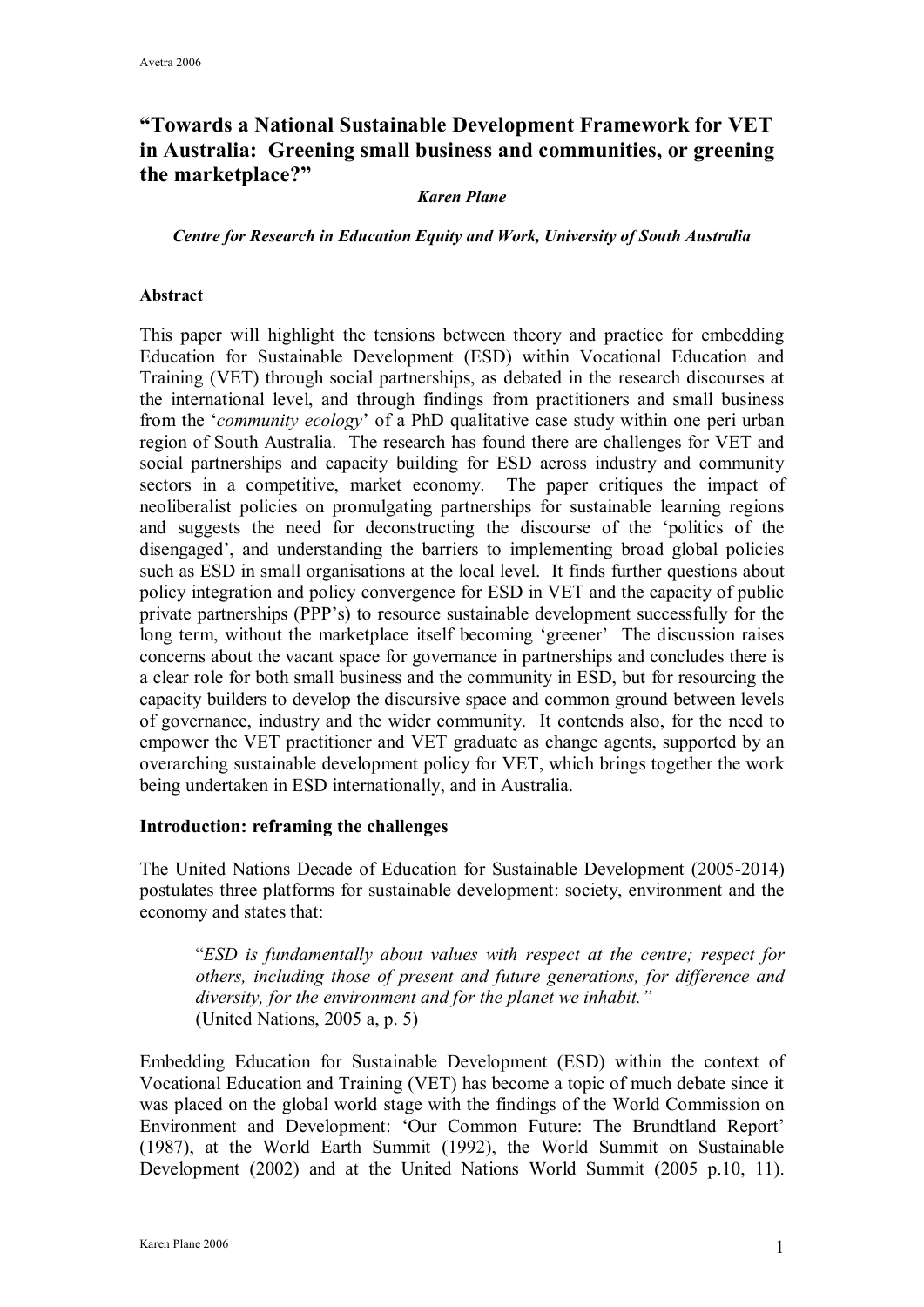Although not a new term in the policy lexicon, sustainable development has become more prominent in political debates after the outcomes of WWII, the Declaration of Human Rights (1948) and the integration of environmental education into the curriculum (UNESCO, 2005). Whilst more researched in other sectors (Cornish, 2005, DEH, 2000,2003; 2004, Egan Review 2004, Lawrence, 2003, OECD, 2002b, Sarre, 2001, Tilbury, 2004) it could be contended ESD has been relegated to 'backstage' in the VET research in Australia, as more pressing discourses of national productivity, workforce development and skilling an ageing workforce have taken precedence within policy debates. It is deemed timely within the National Strategy for VET (2004-2010) to revisit the place for ESD and the role that public private partnerships play, or might play in resourcing sustainable learning regions. Key goals for ESD in VET at the international level being to enculture civic democracy and peace; improve health and living standards; reduce poverty, illiteracy, and inequity for the less developed regions of the globe and protect the planet we all inhabit. In this context, Public Private Partnerships at all levels of governance are contended to be an ideal vehicle for alliance building for resourcing ESD in VET (UNESCO, ILO 2002, p7, Botaya, 2004; Department of Environment and Heritage and Aboriginal Affairs. 1999; Government of South Australia 2005, p.3). By redefining the value to society and the economy of the triple, or quadruple bottom line: social, cultural, economic, and natural capital, partnerships are deemed vital for annexing innovation, entrepreneurial expertise and the financial resources to meet the commitments of the UN Millennium Development Goals, Education for All (Dakar 2000, in UNESCO 2005b.) and the UN Decade of Education for Sustainable Development.

For small business in particular, which comprises 99.7% of all small and medium sized businesses on the planet and employs 75% of the world's workers, (UNESCO 2005a, Annex 2, p, 5) Goldsmith and Samson (2005, p12.) contend there is pressure for all firms to become active stakeholders in sustainable development. As demonstrated by Dr Ian Woods in a model adapted from Sustain Ability in the Mays Report (2003, p.12) being a corporate citizen means a broader role for industry, where ESD sits clearly within the human, cultural and social workforce development role of the organisation. Given the cumulative effect of the small business communities' 'ecological footprint', (Wackernagel and Rees 1996) there is a need to discuss the place for social partnerships in bringing about proactive change in ESD to the benefit of society, business, and the environment. VET is ideally placed to embed education for sustainable development through learning partnerships with stakeholders at all levels of governance, industry and the wider community. There are tensions though for the change management process which centre on what Elkington (1997, p.4, 5) calls *surface turbulence*, understanding the shifting relationships between the stakeholders and moving from a culture of hard commercial values to softer, but no less difficult to implement, triple bottom line. Senge, Scharmer, Jaworksi, and Flowers (2005) however, have demonstrated the importance of '*presencing'* as a strategy for interconnectivity and action for reconciling competing views and values across diverse stakeholder groups, to mobilise collaborative change management for sustainable development. In theory, UNESCO, ILO (2002, p.7) state VET is ideally placed to implement ESD, best served by a mix of public and private providers, however in practice, social partnerships need to be resourced democratically, in one capacity or another. As Argy (2004) writes balancing conflicting goals is a huge challenge for governments, and therein lies a tension for implementing ESD in a competitive increasingly globalised, deregulated market economy in Australia.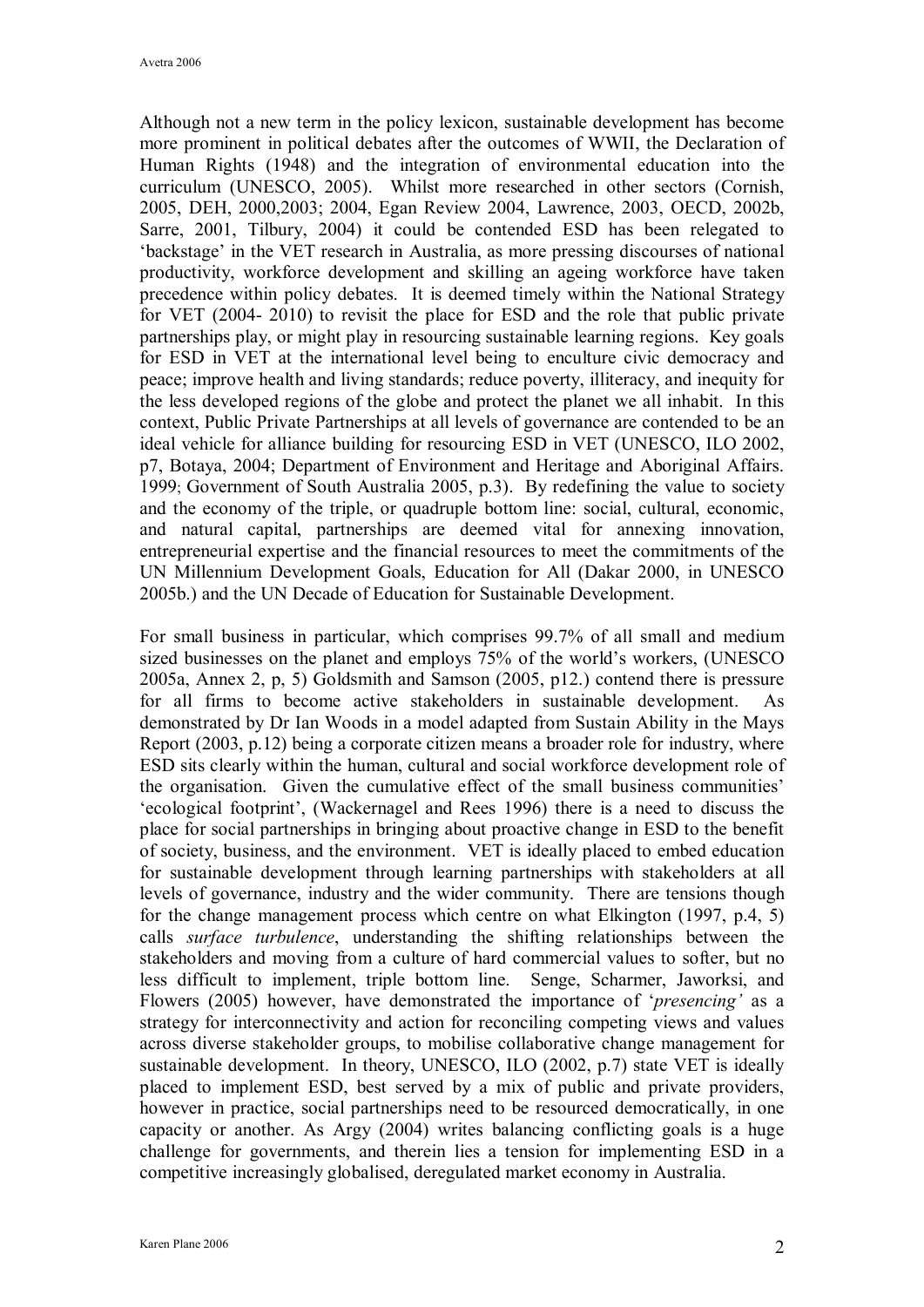## **Understanding ESD in TVET at the international level**

The United Nations Decade of Education for Sustainable Development (2005-2014) was promulgated at the World Summit on Sustainable Development (2002) and demands a central role for VET as a basis for a democratic, humane society and advocates the need to integrate ESD into all levels of Technical Vocational Education and Training (TVET) (United Nations 2003, p. 1). The Earth Summit Rio de Janeiro (1992) was the genesis of Local Agenda 21, the blueprint for sustainable development partnerships; the importance of which was revisited at the World Summit on Sustainable Development in Johannesburg in 2002. Key international bodies involved in the instigation of global policy for sustainable development include the ILO, (2002) and OECD, (2004, 2002a, b, 2001, 2000); UNESCO and ILO, (2002), UNESCO and UNEP, (2005); UNESCO, (2004 a, b), UNESCO, UNEVOC (2004), United Nations, (2005, a, b; 2002), European Union (2004) and the World Bank. These high level international policy documents advocate greater policy coordination, inter agency arrangements, fostering partnerships at all levels of governance and strengthening sustainable development at national and regional levels. These reports define a change management process for ESD ideally to be driven by multidisciplinary, cross sectoral approaches, implementing innovative types of public private partnerships, addressing sustainable development through the involvement of multi stakeholder groups for capacity building. These changes are to be instigated through the inclusion of local communities and the evaluation of impact assessment outcomes in a social, environmental and economic capacity. Seven interlinked strategies have been proposed by the United Nations (2005a, p.28):

- 1. Advocacy and vision building
- 2. Consultation and ownership
- 3. Partnerships and networks
- 4. Capacity Building and Training
- 5. Research and Innovation
- 6. Information and Communication Technologies
- 7. Monitoring and Evaluation (UN 2005a, p.28)

According to UNESCO (2004, p. 2.) seven strategies very similar to those above are suggested for practically implementing ESD practices in TVET:

- Advocacy and vision building
- · Support for the Review and Development of National TVET Policies
- · Guidelines for planning and implementation
- · Capacity Building and Training Programmes
- · Learning Support Materials, Resources and Equipment
- Networking and Partnerships in VET
- Ongoing Monitoring, Evaluation and Research

These high level policy documents are not without their critics though in practice in the wider community. The House of Representatives Standing Committee on Environment and Heritage (2005, p.8) have found ESD is interpreted differently by the silos in government and have called for a 'coordinated and concerted' action for promulgating sustainable cities in Australia. The Australian Research Institute for Education for Sustainability (2004b, p.8) have found too a fragmented, unfocussed approach to integrating ESD in VET within the national framework.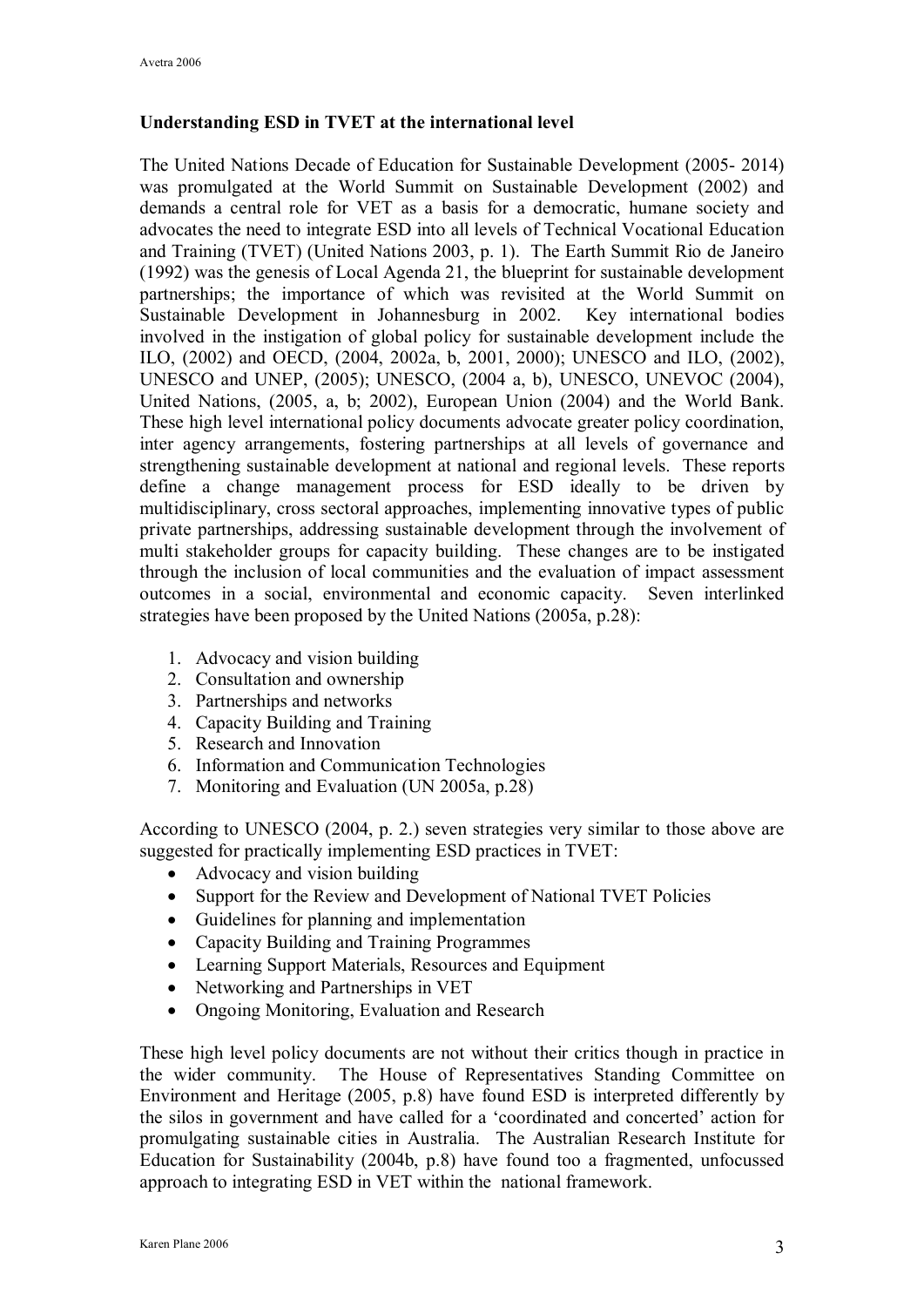## **Challenges for embedding ESD in VET in Australia in practice**

### *Redefining the four pillars of Education for Sustainable Development?*

Brown and Gray (2003, p. 50) have discussed the contestability of the sustainability concept where different values, priorities and goals, can justify and support a whole range of causes and state it is essential to critique ESD in context (Pretty 1998, p.25; Elliott 1999, p.6 in Brown and Gray 2003, p.50). Sustainable development has been called an oxymoron (Redclift, 2005), an ambiguous concept, difficult to define and therefore monitor the success of outcomes. Often discussed in terms of 'greenness' alone within the policy debates, educating for sustainable development is more than learning to care for the environment in isolation. The notion of sustainability can also be measured in economic, social and cultural terms (Ellyard, 1998, p 31). Sumner (2003) argues though sustainable development is in danger of becoming overused policy rhetoric meaning all things to all people. Vanclay (2003 p.72, 73) contends it has been '*dogged by a technocratic mentality'*, and an "*intellectual snobbery'*, resulting in the ostracisation of social scientists and by Gladwin in Elkington (1997, p 6) as merely '*ecoefficiency for the rich'* and '*culturally inappropriate',* McKenzie (2004). Ellyard (1998 p, 101.) argues sustainability in Australia has become marginalised to environmental groups only, and is not adopted well by our economic or social agencies. We are in need, he contends, of a vision for a sustainable society one which is economically, culturally, socially and ecologically sustainable (1998, p 98, 101.). Ellyard (1998) has written though that measuring progress towards sustainable development is complex, as projects operate on long term time scales, in contrast with our market driven world with its focus on short term imperatives.

There is much disagreement then, over which 'pillars' of ESD are the most important and carry the most weight, which is also part of the policy problem. Wackernagel and Rees (1996) have deconstructed the hidden implications of the Brundtland (1987) report stating that sustainability has been couched in the language of the economic growth paradigm. In their view sustainable development is a non achievable misnomer, more tied to growth and economic success, than reducing the impact of our ecological footprint. McKenzie (2004) has concerns about the extent to which the 'social' component of ESD has been discarded under the economic rationalist banner arguing the focus has been on scientific and environmental issues, leaving the social and humanistic context disempowered. Like Wackernagel and Rees (1996), he doubts the way in which ESD is defined within the discourses as growth for economic development, as opposed to the maintenance of current conditions (McKenzie, 2004, p.2). This dominance of scientific paradigm thinking is echoed in Senge *et al* (2005). Vanclay (2003) has discussed the challenge in 'operationalising' social constructs, in a climate where they are interdependent and advocates for policies capable of measuring what counts stating "*TBL is a philosophy not a set of accounts".* Sumner (2000, p 56.) finding too that sustainability is a '*social learning process.'* ARIES (2004 a, p.5) described ESD as "*an ongoing learning process that actively involves multiple stakeholders across every sector of society*". ESD then demands a multidisciplinary, approach across the AQF framework through all levels of schooling, VET, ACE and Higher Education. The task of embedding ESD within VET can be reconceptualised as a collaborative learning process through social partnerships which addresses how the stakeholders can underpin these pillars: social, economic, cultural and natural capital to benefit society as a whole.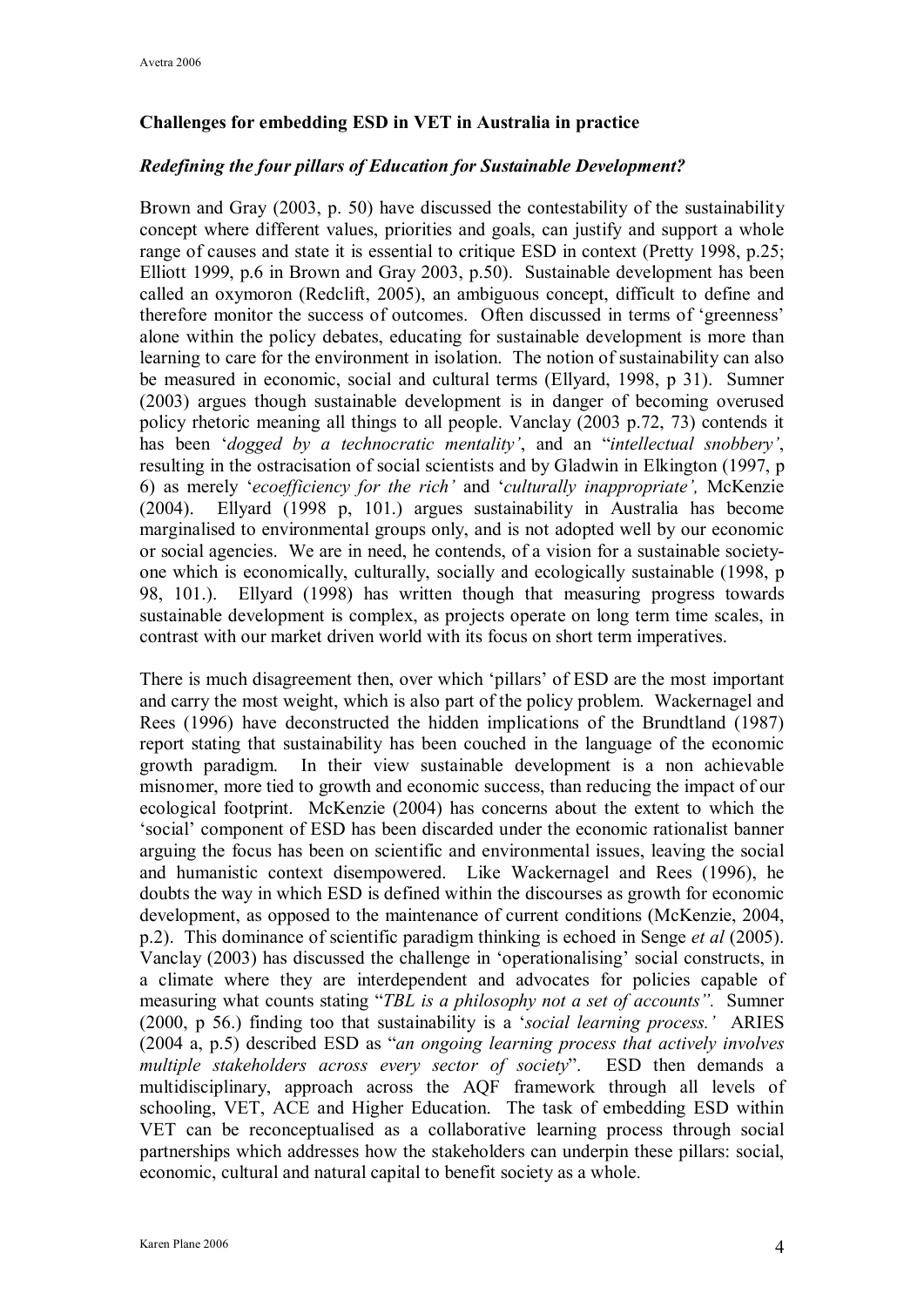## *Defining a vision for a sustainable society?*

Assessing the impact of ESD as a policy needs to begin though by understanding what is meant by the goal of a sustainable society. The House of Representatives Standing Committee on Environment and Heritage (2004. p.9) contend that in Australia we need a blueprint for sustainable cities. Ellyard (1998) has defined a sustainable society as one which can function forever and change and adapt, without damaging its capacity to further renew itself. In his view, society needs to avoid unsustainable types of growth: that which is jobless, ruthless, rootless, futureless and voiceless. Doppelt (2003) contends fundamentally sustainability is not an end product in itself, but a change management process. Sumner (2000, p 42.) writes ESD is about community sustainability through a radical change in the way we think and value adult learning. It is not only learning for earning, she argues, but for '*building the civil commons'* and a way in which communities can offset globalisation. Education for a sustainable society in the VET context can be an instrument for predicating values of social democracy, (Quisumbing and De Leo 2005, p.29); a tool for reconciliation for empowering civil society; (Sumner, 2003); for building trust and social capital within communities (Falk and Kilpatrick, 2002, Falk and Guenther, 1999), and for implementing the triple bottom line through better business to business and industry community relationships and corporate citizenship through sustainability training (Birch, 2004; Birch, 2001, De Woot 2005, Sarre, 2001, Warburton, 2004, Newman *et al* 2004). One key challenge in VET though is the predominance of the open marketplace culture where: *"Current values influence what type of training is prioritised"* (ARIES 2004, b p 11). There is still much work to be done in reconciling competing world views and the democratic process across the not-for-profit and forprofit sectors. This is not an isolated issue for VET alone and it is complicated by the impact of the neoliberalist school and the market economy.

#### *Resisting the predominance of the market economy?*

Kell, Shore and Singh (2004) have written about the place for the VET practitioner as advocate in resisting the impact of globalisation. Anderson (2002) has called for a paradigm shift in VET for ecologically sustainable development for the future, arguing environmental concerns have been abrogated to market 'productivism' in the previous VET strategies. Anderson (2001, 2002) contends short term, economic systems do not support or encourage sustainability for the long term, which is not deemed a priority. He argues other countries are redressing the balance through government intervention to bring about corporate sustainability values into everyday business and society. Bourne (2001, p 1) contends sustainable development demands business leadership, that it will not deliver itself, and needs to be tackled through tripartite partnerships between business the community and government. Birch (2001) states neoliberalist policies do not support or encourage sustainability for the long term, and has suggested the need for a shift to '*sustainable capitalism'* a rethink of fundamentalist, economic rationalist strategies for a more democratic, corporate responsible society in Australia. There are those concerned for equity in the regions (Pritchard *et al* 2003, Alston, 2002, Beer and Maude and Pritchard, 2003, Herbert Cheshire and Higgins, 2003.) but high growth regions, like the one being explored in this research, are deemed a lesser priority than those in need of regeneration. Buchholz and Rosenthal (2004) contend that stakeholders are placing pressure on industry to be more responsive in society, hence the need for local partnerships.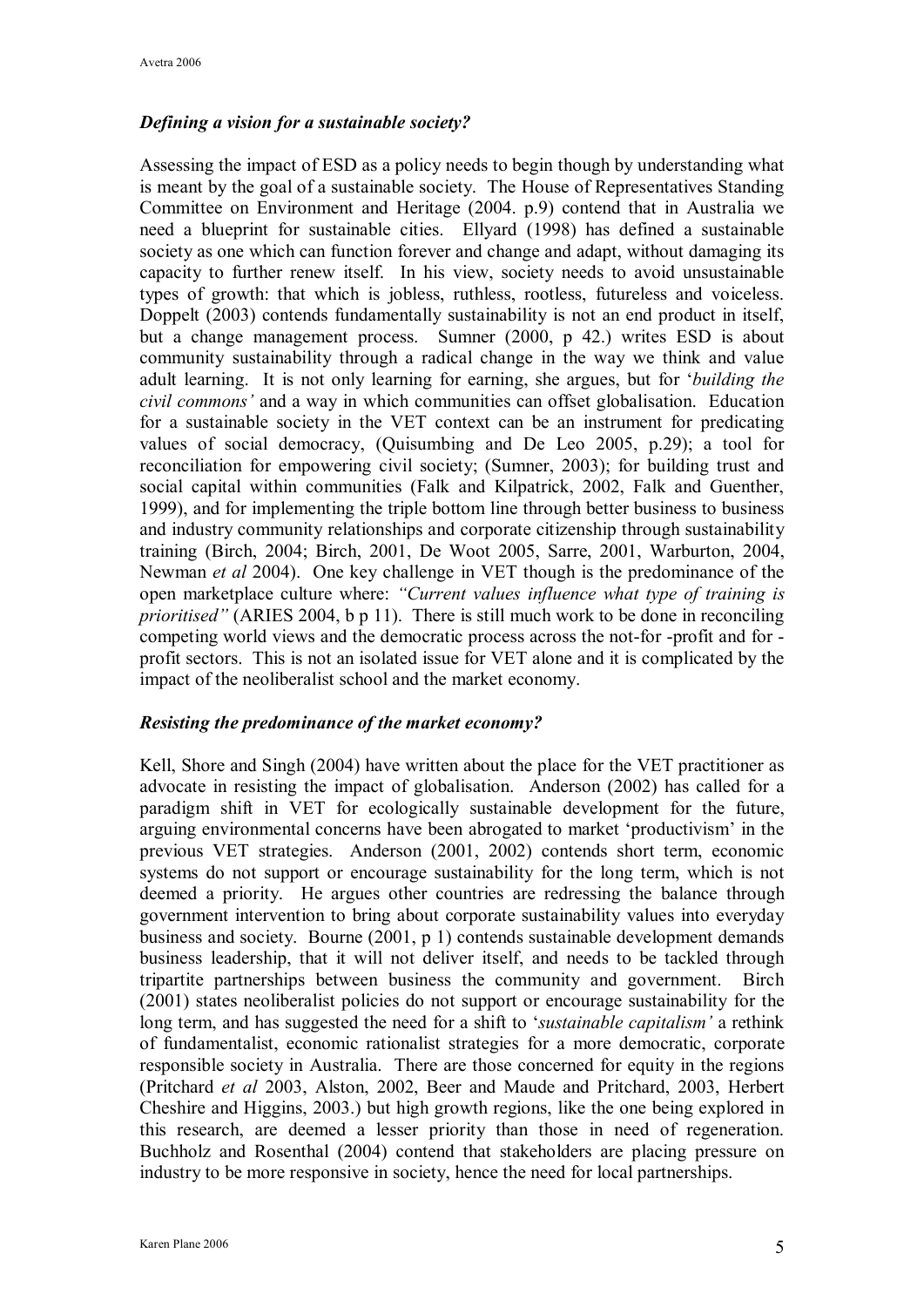## *Mutual obligation for partnerships for sustainable learning regions?*

Developing learning partnerships have been advocated as one way to build collaboration and regenerate regions, (Kearns, 2002, ANTA 2003) develop learning communities (Falk and Kilpatrick 2002) and resource lifelong learning for the future (ANTA, 2003, OECD 2000). Kearns and Papadopoulos (2000) have written though about the lack of structures in place for VET at the local level for promulgating the 'learning partners'. Edgar (2001, p.67.) argues that encouraging private sector input is complicated by the notion that: "*We have allowed our educational and training systems to atrophy, because the ideology of privatisation sees government funding withdrawn but not replaced by private money*". Developing contribution for social partnerships takes time for building trust across sectors with disparate value bases. Trust is a hidden intangible, a synergistic capital, that once built can be easily eroded. Industry may contest the extent to which the social aspect of mutual obligation should be included in partnerships and that its main role is creating productivity, growth, employment and profit, with anything outside those parameters not core business or central to their place in the economy (Australian Chamber of Commerce and Industry, 2001, 2000). Warburton *et al* (2001) finds that profit is still the main motive for most businesses and corporate responsibility by business is questionable though. Integrating ESD into workforce development needs sustained cooperation and contribution from private industry, and cannot be accomplished through the public sector alone. The ability to move forward in the debate from a culture of political point scoring and the '*politics of the disengaged'* to one of collaboration through understanding, and valuing what each sector of the economy and society can contribute through common goals is probably the greatest challenge for ESD.

## *Embedding ESD proactively in VET: built in or bolted on?*

Harry Blutstein in the Standing Review (2005, p.86) has stated sustainable development will not happen though without education. Ellyard (1998) has contended our systems of education in Australia are constantly operating in 'catch up' mode and we need proactive thinking for a preferred future. ARIES, (2004a, p.4, 8, 9) contested the extent to which sustainable development is integrated into the National VET Strategy (2004-2010) in practice. There are some champions in some organisations, they write, but there is a need to know more about how business and industry learns and a greater understanding of sustainability within business. Overseas Chinien *et al* (2003) have developed a strategic policy for workforce development finding six major themes to be addressed through the implementation of sustainable development knowledge, skills and attitudes indictors. These include ethics and values, integrated decision making, responsible use of resources, valuing diversity, safety and wellbeing and continual improvement. These key indicators developed by the Canadian National Centre for Workforce Development provide a competency profile of literacies for broadly transferable sustainable development skills for the workforce. Yarnit (2004) has written though that in the UK, which is very similar to Australia, with its overarching domains of VET policy development, there are complexities in devolved administrations and: *"In a sector struggling to deliver quality while dealing with successive funding regimes, targets and evaluation frameworks, the record on integrating sustainable development has been patchy"* (Yarnit 2004, p.13). There is evidence this same level of insularity and fragmentation is happening here across portfolios in ESD in Australia (ARIES 2004, a b).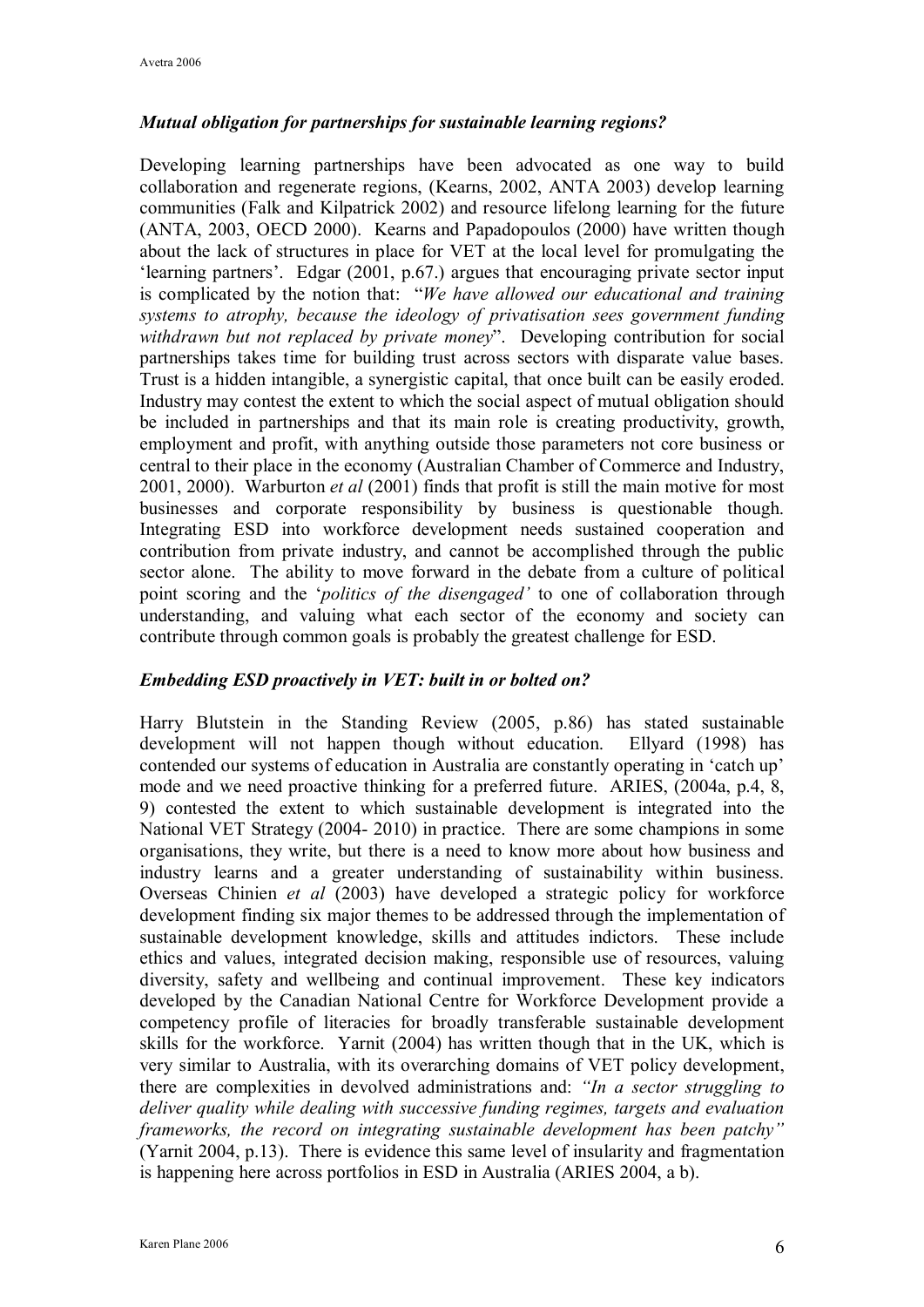## **Methodology**

By challenging traditional VET discourses this study is 'critiqueing' a construct of learning ecologies for learning partnerships for resourcing sustainable learning regions in VET (Plane, 2001; 2002a, b, 2003a, b; 2004 a, b, 2005a, b.) The research is adopting qualitative techniques of appreciative enquiry and asset mapping (Kenyon and Black et al. 2001; Kretzmann and McKnight 1993) with semi structured interviews, with practitioners and small business (Piantinida and Garman 1999; Guba and Lincoln 1989, Rubin and Rubin, 1995). Small business is defined as the owner managed small (6-19 employees) or micro workplace (1-5 employees) respectively. Practitioners are those working with small firms in VET, ACE, community and regional development, business incubation and support; library and information services and local government. One hundred and twenty interviews have been undertaken with people from both the-for-profit, and not-for-profit sectors across a range of organisations over four years. All interviews have been transcribed and returned to the interviewee for correction and comment. It is acknowledged that any regional case study analysis has limitations, but may offer new interpretations about learning partnerships with the small organisation and capacity building with VET.

## **Findings: challenges for embedding ESD in VET in practice?**

### *Social partnerships for collaboration and reconciliation in ESD?*

The research finds much activity in ESD is taking place in this region through successful local partnerships and informal alliances through a plethora of grass roots community, non government and government and voluntary organisations. The region boasts showcase industry developments in the private sector too, in best practice small businesses in tourism, ecotourism, wine and primary industries to mention a few. These 'learning partnerships' vary in levels of formality from the regulated partnership, to the casual informal relationship or alliance. Some have been instigated through the various tiers of government; at the opposite end of the spectrum others have been incubated informally at grass roots level, in response to an immediate need, or crisis or conflict within the community. To what extent these alliances would have evolved without a crisis or intervention by government is questionable though. Partnerships tend to be in 'like sectors' where perhaps it is easier to forge the relationships, as opposed to across sectors of industry and the community. An interesting, but perhaps disconcerting finding is that much work in ESD is occurring outside formal VET structures. Local government is very active in promulgating partnerships across portfolios of industry, environment and community. Cavaye (2000) has argued for the integral role for local governance in capacity building; there are practical limitations in what local government can do however, with its resources for promulgating learning regions, which usually lie outside its key mandate and jurisdiction. Beer, Maude and Pritchard (2003) have found regional development boards have an essential role in capability building, but are restrained in supporting capacity in the regions. Regional bodies are ideally placed to forge partnerships with and between small businesses and there is evidence of successful clusters across industries in this region, which would not have eventuated without this important training and information brokerage role. But an essential question is to what extent these relationships can be sustained for the longer term and what should be the role for governance in promulgating the ESD partners?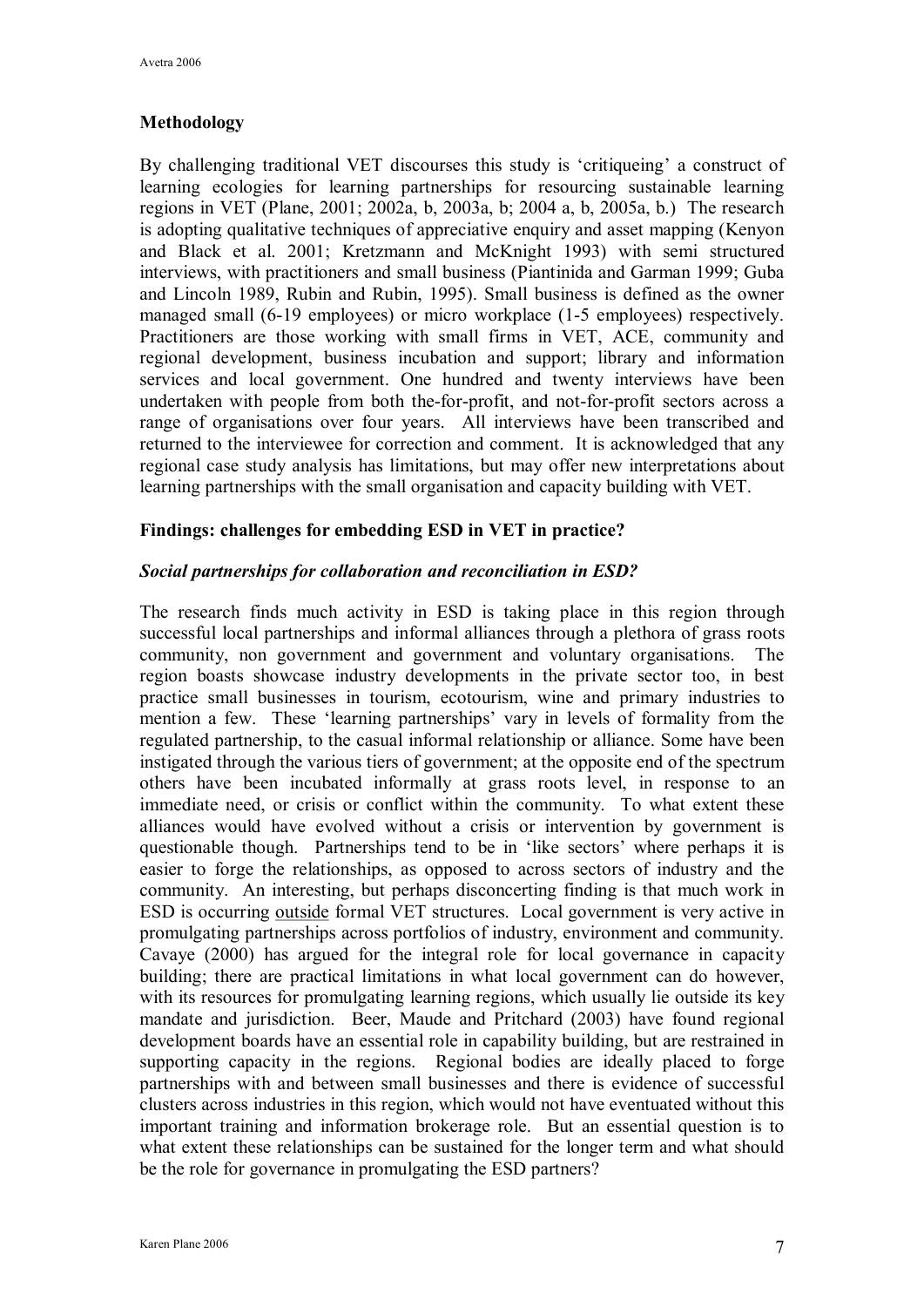### *Developing partners with small business: Who me?*

Developing learning partnerships with small business has received a mixed and somewhat skeptical (you can't be serious!) response from both practitioners and small businesses alike. Goldsmith and Samson (2005) have taken a practical approach to understanding corporate social responsibility in industry; there are different agendas however for small firms which often beyond the scope of inquiries. (Victorian Parliament, 2005, p6.) Small business like big business, are expected to participate in building a preferred sustainable future (Hilton and Smith 2001) and as one practitioner stated '*become more responsive*". Some small businesses in this region are adopting best practice initiatives but for others, promulgating a role in implementing learning communities means "*almost too big an ask*" and '*you are being unrealistic*." Arlo.Kristjan O.Brady (2005, p.6) writes sustainable development cannot be forced on anyone. Simply exhorting that business and community sectors should do more and constantly looking to the private sector to fill the space in publicly provided resourcing, will only increase silo divisiveness not reduce it. Whilst industry is often stereotyped within the '*politics of the disinterested and disengaged'* there is the invisible, hidden contribution of business which is a 'socially undiscussable' and not overstated by the business community at large. Lyons (1998, p.5) has argued estimating the extent to which the small business sector contributes to communities is problematic, but the ABS Generosity of Australian Business study (2002) found that in the  $2000-2001$  calendar year businesses gave \$1,447 million dollars to the community sector in sponsorship; small business donated \$251 million and more in donations than the medium and larger business sectors. Fenwick (2000, p 8) has found entrepreneurs do talk about "*ethical integrity before profit".* Beaver and Jennings (2005, p.21) argue the small firm owner can be immensely powerful in instilling values and setting the workplace culture of the firm. The findings in this research case study suggest whilst some adopt this role automatically, not all firms agree this is their 'raison d'etre' for being in business, or have the personal or emotional capital to plough into things deemed extraneous to the everyday survival of the organisation.

## *A mirrored shift in culture in industry: Who us?*

It could be contended though, that embedding ESD in workforce development demands a mirrored shift to centre stage in small business management thinking to a culture of 'sustainable entrepreneurship'; that which takes into the equation the triple bottom line and the impact of small business on communities. There has been much discussion about how the discourse of economic growth at all costs needs contesting with a new paradigm for developing democratic, civic society through sustainable development and equitable governance. (De Woot, 2005, Buchholz and Rosenthal, 2004, Beer, Maude and Pritchard, 2003; Birch, 2001, Warburton, 2004; Wackernagel and Rees 1996) Edgar (2001 *p xiii)* contends that business and industry still: *"fail to see that the bottom line they so love is multiple not singular".* Ellyard (1998) has questioned the integrity of business and what entrepreneurship should look like for the future. In his opinion, there is a need for 'greening the marketplace' and systems that produce socially responsible 'c*osmonauts*' in industry as opposed to systems that produce '*cowboys*'. Beaver and Jennings (2005, p9, 20) have written of the dangers of the '*relentless drive for personal achievement'* of the small firm owner as key decision maker, and the results of the dark side of entrepreneurship which can be self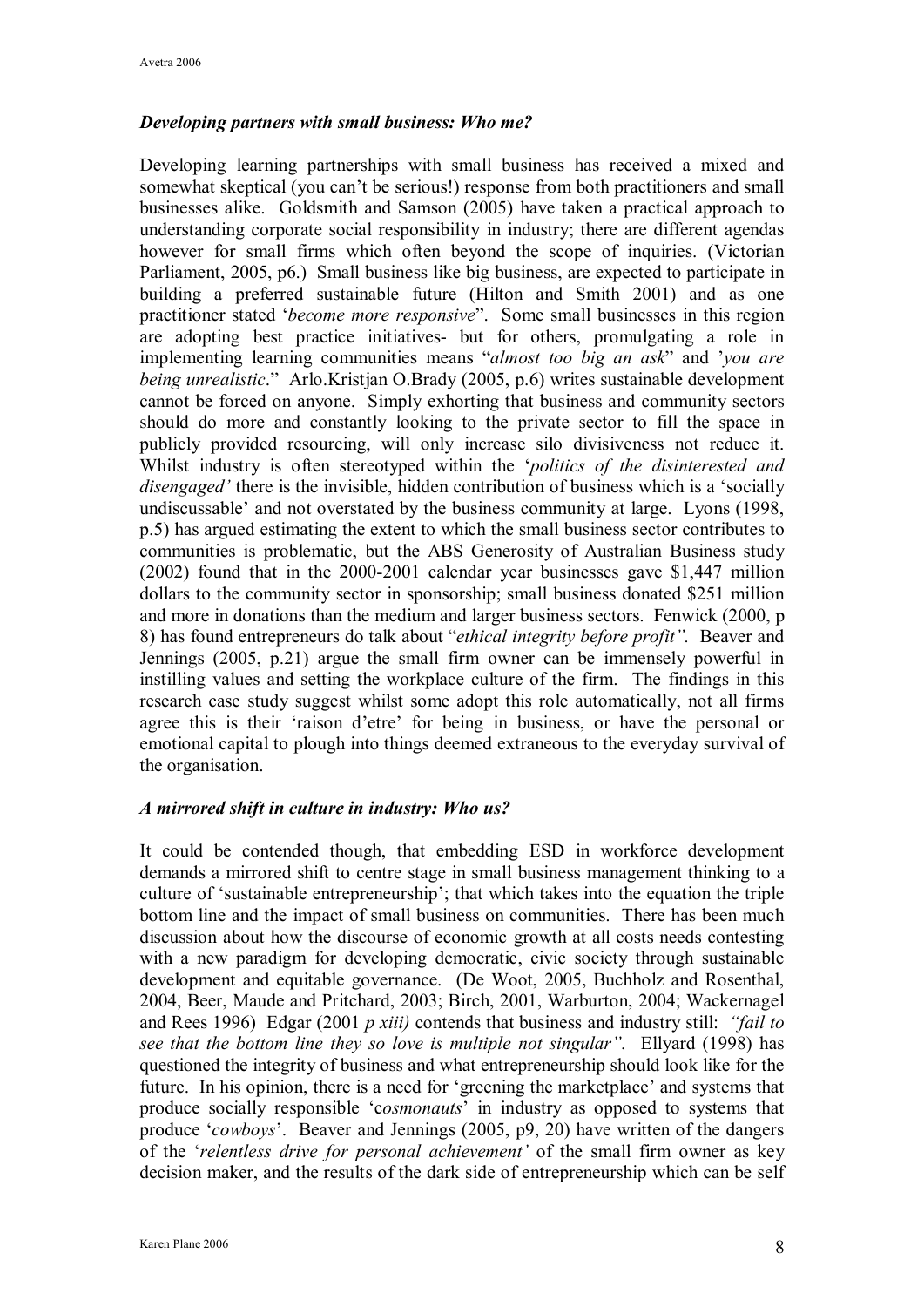interested, egotistical and destructive. There is a need to find the right balance between private interest, public good and stakeholder capitalism to offset entrepreneurialism at its worst in an unfettered market economy. Government has an integral role in leveling the playing field and greening the marketplace. *"In particular, it was emphasised that government could do more to help create a 'climate of change' that would support industry*" ARIES (2004 a, p 13).

#### *Through a shift in consumers? Who them?*

But there are other integral players on this stage whose combined impact of their behaviour is understated (Raulston Saul 1997). There is a tendency to conceptualise 'consumers' as everyone else; perhaps it is human nature to consciously locate the source of the problem with others. But in an instant gratification, 'excite me', 'impress me' 'entertain me' marketplace there will need to be a change in attitudes in consumers to what Senge, *et al* (2005) call the practice of '*delayed gratification'*, and to a wider understanding of the impact on other regions of our '*shifting the burden'*. Soderbaum (2004) has written of the urgency for interregional responsibility. Reducing our ecological footprint and striving for a more democratic, civically responsible society for the globe will demand a change in attitudes and behaviour from those in the developed world with the most to lose – ourselves. As consumers we are not ready or prepared to pay for equity or sustainability. An unresolved question is how do small and micro businesses build sustainability TBL costs into the bottom line when as consumers we constantly demand the lowest price the market will stand? Another 'socially undiscussable' is the '*ugly customer syndrome*', where as one small business owner stated: *"I think there are some people who never expect to pay for anything'.* In the insatiable hunt for the latest bargain just who will pay for a price point that includes the triple bottom line? As consumer stakeholders we exhort demands on industry to become corporate citizens, and perhaps it is right that we should, yet we seldom stop to think or recognise the role we play as part of the problem. The impact of this '*rampant Western societal consumption'* is voiced by Arlo.Kristjan O.Brady (2005, p11) who contends sustainable development is easier to discuss than do. It is paradoxical in this light, that sustainable development is often sold to small businesses in terms of improving competitive and comparative advantage but the small business sector (and perhaps VET too?) already has too much competition, and doesn't need a more open, more deregulated market to improve its performance. A fairer, more civic, socially conscious democratic marketplace would.

#### *A new role for VET governance: the fifth pillar?*

There is a need then to determine the role for governments in public private partnerships which is often absent from the debate, and whether the partnerships model can resource ESD successfully for the long term. There should be concern about the vacant space in governance in steering public private partnerships for managing intense competition between regions for infrastructure to implement local initiatives. A fundamental and overlooked question being what should be the role for the state? The House of Representatives Standing Committee on Environment and Heritage (2004. p.20) find the integral place for 'governance performance' as a pillar of ESD. There are questions about the governance of partnerships, for maintaining integrity and transparency and how broad far reaching goals such as ESD can be resourced strategically in a predominantly ad hoc, short term funding policy climate.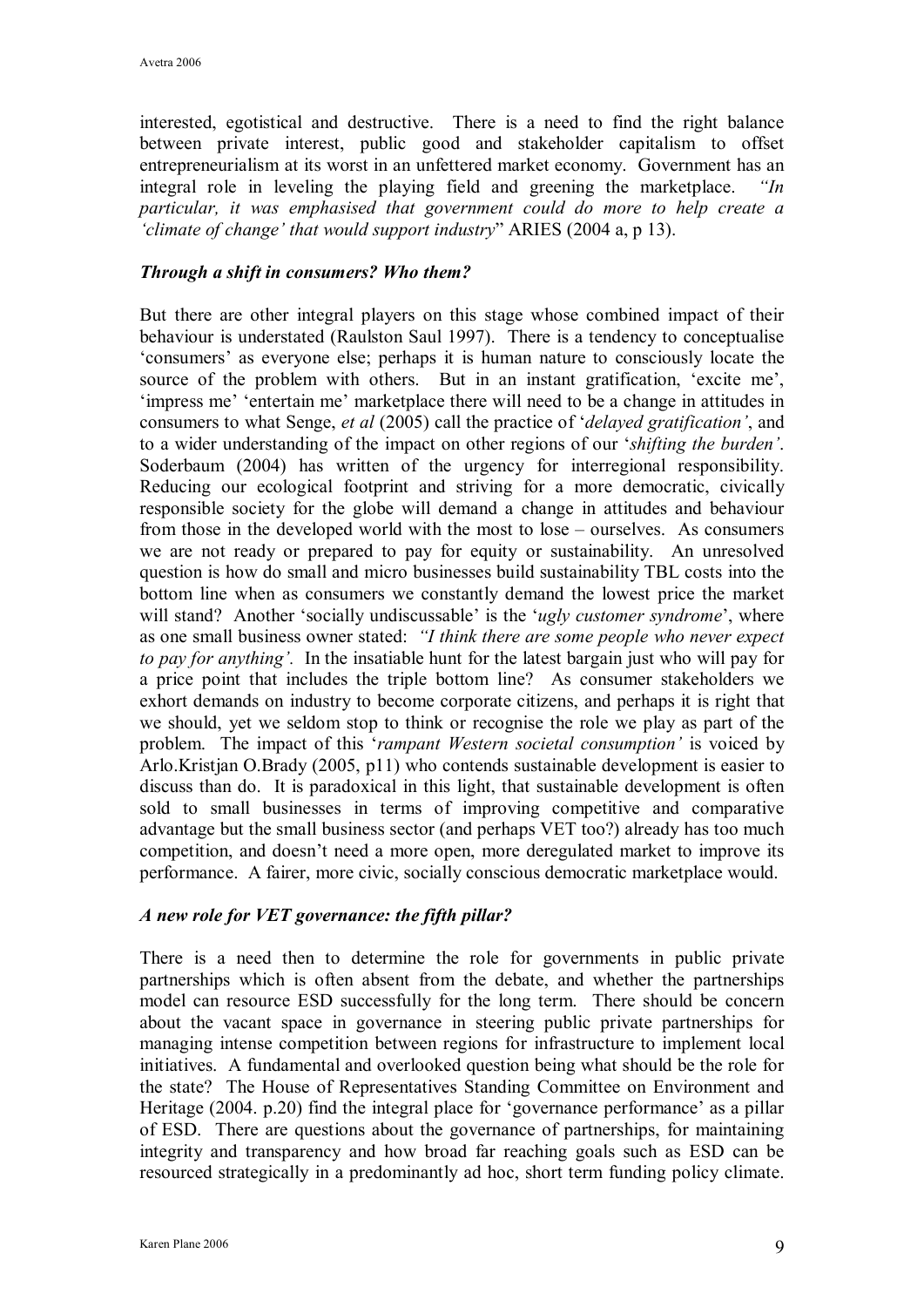At a policy level there is an ethical and moral debate about the extent to which the private sector should fund VET and industry voice can and should replace the voice of government and social justice (Billett, 2004). Establishing partnerships without maintaining TBL values and democratic processes can leave partnering organisations in a high risk environment dependent on the whims of the most powerful partners, whose values and ethics might not be aligned with the values and goals of others in the partnership. (Macdonald and Chrisp 2005; Spoehr *et al* 2002.). Emerging new institutions of governance rather than adopting a "laissez faire" approach have a key role to play in monitoring the playing field for the stakeholders at the regional level, and guiding the fiscal input for ESD to assist communities to self manage the changes. VET needs to be resourced for ESD without being subjugated to the dominant discourse of self help, and market driven approaches in the regions. A barrier according to the Australian Research Institute for Education for Sustainability (2004b, p.18), is the lack of support and direction from the top. This leads to the next point: the role of research to accurately inform VET regional policy for the future.

#### *Through independent cross disciplinary research and critique?*

Brown and Gray (2003, p.51, 52) find the disempowerment of researchers in the planning process is impacting on practically implementing policies, contending a research stance is needed which defends pluralism. Cornford (2005) has called for more independent critique in the VET research, but ESD has a low research priority within VET discourses. These findings raise concerns about the mismatch of functionalist policy trends on VET in the regions for promulgating social partnerships at the local level, which whilst often successful at the time, are dependent upon the resources in local communities, where as practitioners voiced, it often difficult to sustain the initiative or repeat it. There is a need to question the strategic effectiveness of short term initiatives and local partnerships in the regions, without adequately addressing how these will be sustained for the long term. Perhaps the policy question should be less about how to create '*can do'* communities and more about how to empower communities and business through effective regional policies so they *can* make the changes? Given as Smith and Billett (2004) have argued, there are at least four kinds of economic models of VET with degrees of state intervention and control around the world, more international comparisons of the impact of social partnerships in countries with different economies, societies and cultures, are needed as evidenced in the findings of the work of Matlay, (2001), Das Gupta, Grandvoinnet, and Romani, (2003) and Miraftab (2004). Further research is necessary to counterbalance the predominance of functionalist discussion at the regional level.

#### *Resolving the subjugation to neoliberalism?*

A barrier then, for implementing ESD is the counter productiveness of market models and neoclassic liberalist policies for the development of social partners and learning communities at the local level. These findings are echoed in Seddon, Clemans and Billett (2005), Seddon (2004) and Seddon and Billett (2004); Diamond 2004, Mowbray (2005), Cheshire and Lawrence (2005), Pritchard *et al* (2003). The tensions in ESD are exacerbated by fractures in policy which on one level is attempting to create more self reliant regions, but on another level is resulting in disempowering the very groups of people with the skills and ability to make the changes. Similar findings on the vacuum created by 'neoliberalism' at the local level and its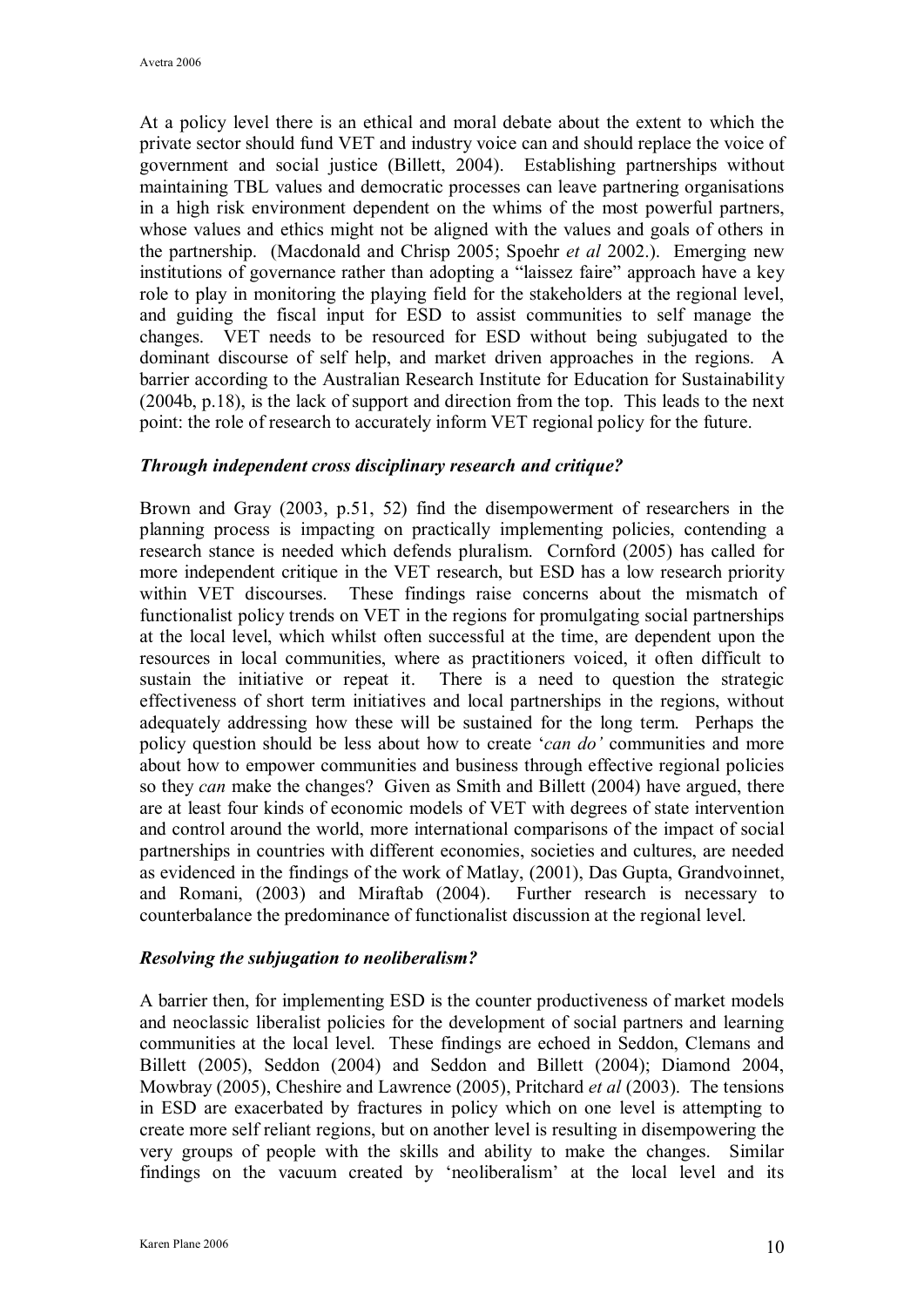counterproductive, capacity reducing impact on communities have also been evidenced in studies by Cuthill, (2002), Smith (2002), Pritchard (2005) and Beer and Maude (2003) and Alston and Cocklin (2004); Cheshire and Lawrence 2005 and Pocock (2000). This economic feudalism, combined with what Watkins and Bazerman (2003) define as reactive management cultures can be a dangerous combination and leave organisations and communities vulnerable and the victims of crises, rather than proactively empowered for managing people, knowledge, risk and discontinuous change and the environment- all key components of ESD.

### *Policy convergence or policy integration for ESD?*

#### "*There has perhaps been too much policy*" Atul Patel in Yarnit (2004, p 7.)

There is an urgent need for a proactive, workable overarching framework for change management for sustainable learning regions in VET; a cross sectoral approach to bring together industry and the community, the quiet achievers and individual champions (Advertiser  $19<sup>th</sup>$  March 2006, p.92) and local leaders already having done much exceptional, selfless work in ESD. This platform will demand a policy convergence though to bring these people together in VET, heritage and conservation, tourism and ecotourism, natural resources management, corporate citizenship, health and safety, industry and workforce development; sustainable learning communities and local government and the plethora of other initiatives attempting to address ESD. These frameworks cannot work in isolation. A less divisive and parochial approach could reconcile some of the ESD research and policy work being undertaken in other disciplines across Australia, and internationally for knowledge sharing, risk management and collaboration for the future. Embedding ESD capacities and capabilities into VET policy demands a collaborative, multi tiered focus across all levels of governance, industry and the community working together at the local level on the big picture, serious issues for the globe.

#### *Sustainable capitalism: the quest for a 'greener', marketplace?*

In summary, embedding ESD in VET in Australia is dependent on reconciling unequal power relationships between the stakeholders with different competing agendas. It is fragmented by hierarchy in tiers of governance, and the need for building mutual respect and understanding across disparate industry, community, and environmental sectors. Both small business and the community are disempowered by globalising governance, and there is a need to question whether local governance, regional bodies and industry are resourced effectively for managing strategic change in ESD. There are further questions about the extent public private partnerships can implement sustainable development successfully for the long term, without the marketplace itself becoming 'greener'. ESD should not be relegated to the community alone, but also have a tangible institutional and policy focus in VET governance. Social partnerships may create the discursive space and common ground across sectors and cultures which might not normally communicate, or engage in the debate, or do engage, but in a different or invisible way. In this light, VET practitioners and graduates have an integral role to play in capacity building, decreasing the insularity and divisiveness, by creating the alliances and networks for tapping into local expertise and capability in the regions.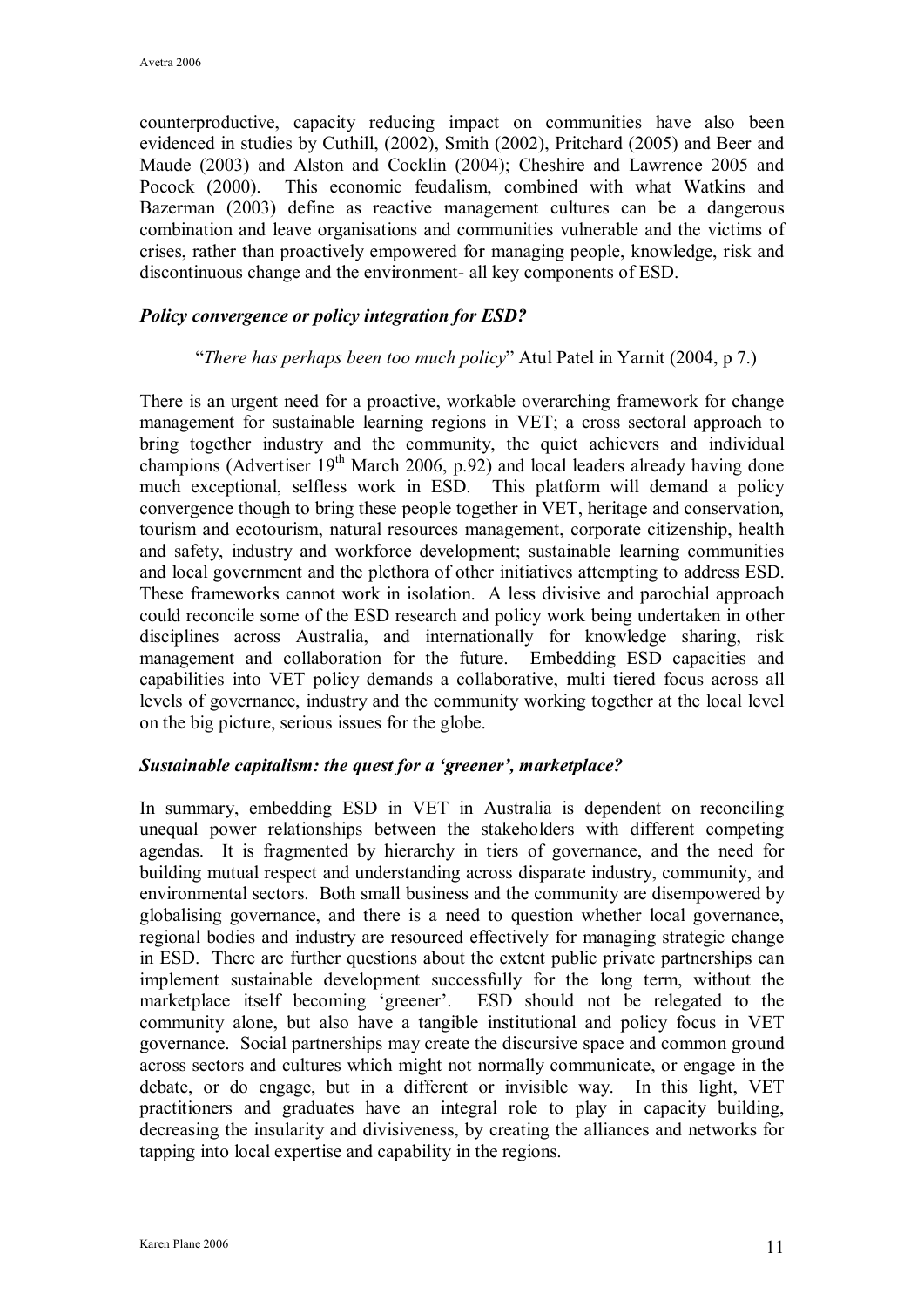#### **Conclusion**

This paper has explored the enablers and barriers to embedding ESD within the context of VET and concludes social partnerships may be a suitable vehicle to balance the economic rationalist discourses in regional Australia policy. There are tensions though to developing social partnerships against the backdrop of a devolved, globalising market economy. A challenge lies in finding this common ground for action and therein is a clear role for the VET practitioner. Without collaboration and policy convergence for ESD from across the sectors, there is a danger the plethora of policies developed in this area will be unworkable. The paper does not imply it has the answers to the sustainable development challenge, but suggests a starting point in reconciliation may be embedding sustainable development in VET in a capacity building way through a multi tiered approach across all levels of governance, and resourcing an overarching sustainable development policy framework for action.

#### **BIBLIOGRAPHY**

Advertiser, South Australia. (2006). 'Dedicated Environmentalist". Obituaries. The Advertiser. 19<sup>th</sup> March 2006, p 92.

Alston, Margaret. (2002). 'From local to global: making social policy more effective for rural community capacity building' *Australian Social Work* September 2002, Vol 55, no 3, p 214225.

Anderson, Damon. (2001). "Before and After Rio: sustainable development and VET in Australia". Paper presented to *Educating for a Sustainable Future Workshop Industry Development Centre*. Victoria: Swinburne University of Technology (TAFE).

Anderson, Damon. (2002). 'Productivism, sustainable development and vocational education and training'. In *Envisioning practiceimplementing change: International Conference on PostCompulsory Education and Training. Volume One* Edited by Jean Searle and Dick Roebuck, Brisbane: Academic Press. p. 61-68.

Argy, Fred. (2004). "Balancing conflicting goals: The big challenge for governments" *Australian Journal of Public Administration,* 63 (4) 22-28.

Australian Bureau of Statistics. (2002). *Generosity of Australian Business Canberra:* ABS. ABS Catalogue No 8157.0, p 3.

Australian Chamber of Commerce and Industry. (2000). *Social Partnerships and the Business Community.* Barton, ACT ACCI.

Australian Chamber of Commerce and Industry. (2000). *Media Release*: *Social Partnerships must be voluntary. The role of business must not be confused with the role of governments.* Barton, ACT ACCI.

Australian Chamber of Commerce and Industry. (1999). *Corporate Philanthropy.* Barton, ACT ACCI.

Australian National Training Authority. (2003) *Endorsed National Strategy* (20042010).Brisbane: ANTA.

Australian National Training Authority. (2003). *Shaping our Future. A discussion starter for the next national strategy for vocational education and training 2004 2010*. Queensland: ANTA.

Australian Research Institute for Education for Sustainability. (2004a). *Industry Research Forum on Education for Sustainability Report Monday*  $20<sup>th</sup>$  September, 2004. Macquarie University, Sydney: Australian Government, Department of Environment and Heritage.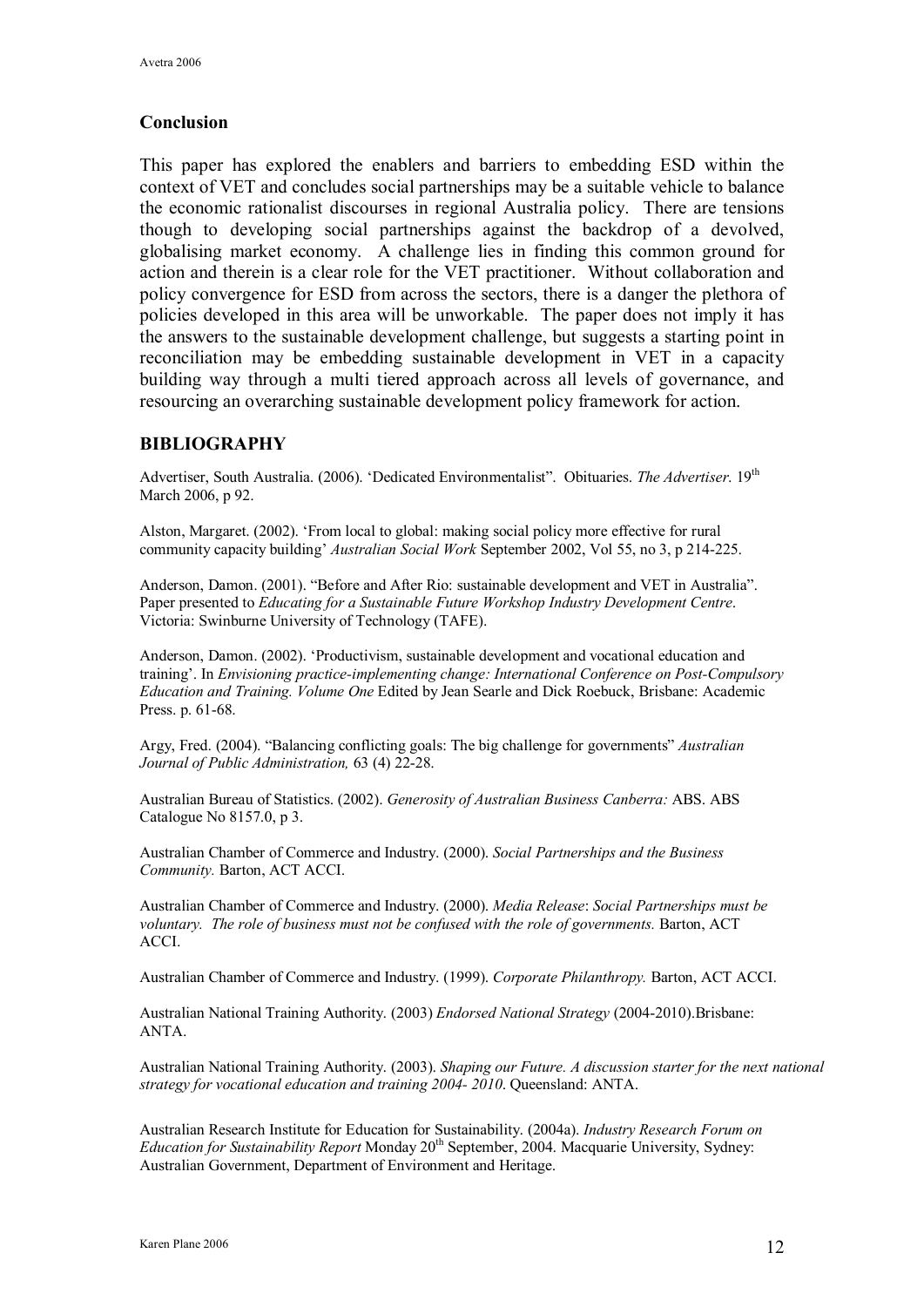Australian Research Institute for Education for Sustainability. (2004b). *VET Research Forum on Education for Sustainability Report.* Tuesday 21<sup>st</sup> September, 2004. Macquarie University, Sydney: Australian Government, Department of Environment and Heritage. p 18, 11.

Beaver, Graham and Jennings Peter. (2004). "Competitive advantage and entrepreneurial power. The dark side of entrepreneurship." *Journal of Small Business and Enterprise Development,* 12: 1, 923.

Beer, Andrew, Maude, Alaric and Pritchard, Bill. (2003). *Developing Australia's Regions: theory and practice.* Sydney: UNSW Press, p 15.

Billett, Stephen. (2004). "Workplace participatory practices. Conceptualising workplaces as learning environments" *Journal of Workplace Learning*, 16:6, 312 324.

Birch, David. (2004). "The United Nations Global Compact Engaging Cities with Triple Bottom Line Thinking for Sustainable Futures. *" The Creative Tropical City" Charles Darwin Symposium* 5, June  $2<sup>nd</sup> - 3<sup>rd</sup>$  2004. Session 2: Creative Partnerships.

Birch, David. (2001). 'Social, Economic and Environmental Capital: Corporate Citizenship in a New Economy. In Birch, David and Batten Jonathon. (eds). (2001). *Governance and Corporate Social Responsibility in the New Millennium Proceedings of the 2001 conference* 26th 27th November 2001. Burwood, Deakin University, p 38-43.

Botaya, Alexis [et al] (2004). *Partnership Strategy between UNESCO and the Private Sector for the Decade of Education for Sustainable Development*. L'Institut d'Etudes Politiques de Paris. June 2004.

Bourne, Greg. (2001).*The Road to Rio +10, and beyond. Business Leadership for Sustainable Development An Australian Perspective*. World Business Council for Sustainable Development. Business Council for Australia, in Association with Environment Australia and New Zealand Business Council for Sustainable Development.

Bowles, Marc (2001). "What does the business sector get out of investment in communities?" in Falk Ian (ed). *Learning to Manage Change. Developing regional communities for a localglobal millennium.* Adelaide: NCVER.p.172.

Brady. Arlo.Kristjan O. (2005). *The Sustainability Ef ect. Rethinking Corporate Reputation in the 21 st Century.* New York. Palgrave Macmillan, p.6,11.

Brown, Andy and Gray, Ian. (2003). "Should, Can and How might Researchers help to integrate Social, Economic and Environmental Considerations into the Planning Process?" in Pritchard, B, Curtis, A, Spriggs, J and Le Heron, R. (eds*). Social Dimensions of the triple bottom line in Australia.* Canberra: Australian Government, Bureau of Regional Sciences, p 49-60, 49,50,51.52

Buchholz, Rogene A and Rosenthal, Sandra . (2004)." Stakeholder Theory and Public Policy: How Governments Matter" *Journal of Business Ethics*, 51,143 153.

Cavaye, Jim. (2000). *The Role of Local Government in Community Capacity Building* Queensland: PIRSA.

Cheshire. Lynda and Lawrence, Geoffrey. (2005). 'Neoliberalism, Individualisation and Community: Regional Restructuring in Australia'. *Social Identities*, Vol 11:5, 435-445.

Chinien, Chris. (2003). *Skills to Last. Broadly Transferable Sustainable Development Skills for the Canadian Workforce.* A Technical Research Report Human Resources Development Canada Human Resources Partnerships. National Centre for Workforce Development. University of Manitoba, p.7, 9.

Cocklin, Chris, and Dibden, Jacqui (eds) (2005) *Sustainability and change in rural Australia*. Sydney: University of New South Wales Press.

Cocklin, C. and Alston, M. (eds.) (2003) *Community Sustainability in Rural Australia: A Question of Capital?* Canberra, Academy of the Social Sciences in Australia. p. 207.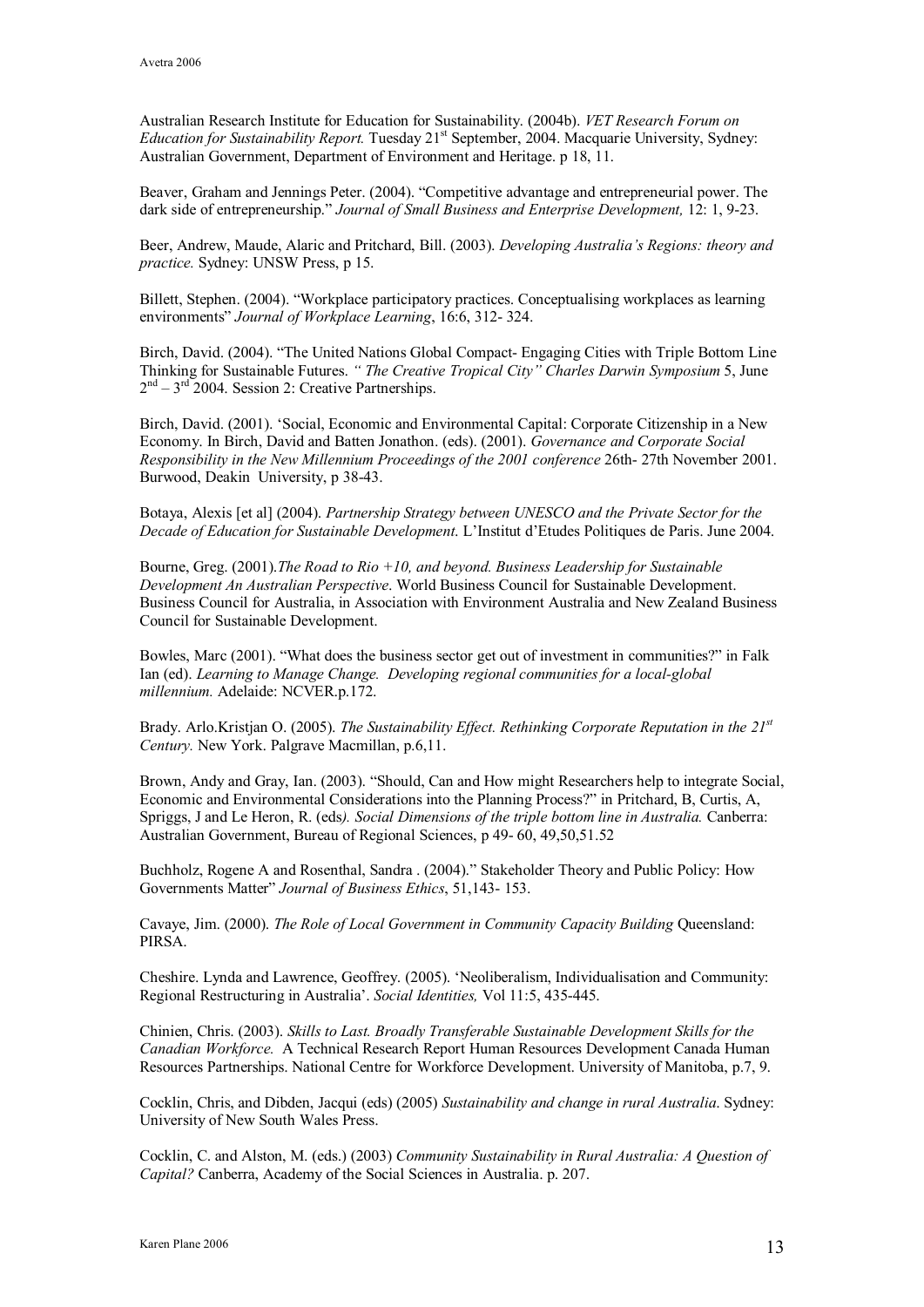Cornford, Ian. (2005). '*VET policy a complete shemozzle'* <http://www.education.uts.edu/aunews/2005/May/04A.html>

Cornish, Joan. (2005). *Extending the Vision: Australian Government engagement with the UN Decade of Education for Sustainable Development 2005 2014*. Department of Environment and Heritage. Australian Government. [www.deh.gov.au](http://.%20www.deh.gov.au)

Cuthill, Michael. (2002). "Exploratory Research: Citizen Participation, Local Government and Sustainable Development in Australia." *Sustainable Development*. 10, 79-89.

Das Gupta, Monica, Grandvoinnet, Helene and Romani, Mattia. (2003)." Fostering community-driven development: what role for the state?" *World Bank Policy Research Working Paper* 2969. January 2003.

Department of Education, Science and Training. (2002). *National Research Priority Environmentally Sustainable Australia*. [http://www.dest.gov.au/priorities/environmentally\\_sustainable.htm](http://www.dest.gov.au/priorities/environmentally_sustainable.htm)

Department of Environment and Heritage. (2004). National Strategy for Ecologically Sustainable Development. <http://www.deh.gov.au/esd/national/nsesd/index.html>

Department of Environment and Heritage. (2003). *Greenprint SA. A Green Agenda for South* Australia. Adelaide: Government of South Australia.

Department of Environment and Heritage. (2000*). Environmental Education for a Sustainable Future. National Action Plan.* Environment Australia: Commonwealth of Australia.

Department of Environment and Heritage and Aboriginal Affairs. (1999). *Local Agenda 21. The South Australian Experience.* Adelaide: Government of South Australia

Department of Water, Land Biodiversity and Conservation. (2005).*Towards South Australia's Natural Resources Management Plan 20052010.* Adelaide: Natural Resources Management Council

De Woot, Phillipe. (2005) *Should Prometheus be Bound? Corporate Global Responsibility*. Basingstoke, Palgrave Macmillan.

Diamond, John. (2004). "Local regeneration initiatives and capacity building: Whose 'capacity' and 'building' for what?" *Community Development Journal*. 39:2, 177-189.

Doppelt, Bob. (2003). *Leading Change Toward Sustainability. A Change –Management Guide for Business, Government and Civil Society.* Greenleaf Publishing: Sheffield UK.

Edgar, Don. (2001) *The patchwork nation: rethinking government re building community*. Pymble: NSW, Harper Collins, 'A Business Paradigm Shift', Chapter 5, and pages: pviii, xvi

Egan Review. (2004). *Skills for sustainable communities.* Office of the Deputy Prime Minister. UK Government, p.7.

Elkington., John. (1999). *Cannibals with forks. The Triple Bottom Line of 21 st Century Business.* Oxford: Capstone Publishing Ltd.

Ellyard, Peter.(1998). 'Creating a Sustainable Society, Ecological Sustainability'. Chapter Six. *Ideas for the New Millennium.* Victoria: Melbourne University Press, p.29, 31, 50-55, 62,63. 73.74.

Environment Australia. (2001). *Work in Progress. Australia's Commitment to the Environment*. Canberra. Commonwealth Government of Australia.

European Centre for the Development of Vocational Education and Training (Cedefop). (2004). *Getting to work on lifelong learning: policy, practice and partnership. Summary Conference Report .*Luxembourg. Office for Official Publications of the European Communities.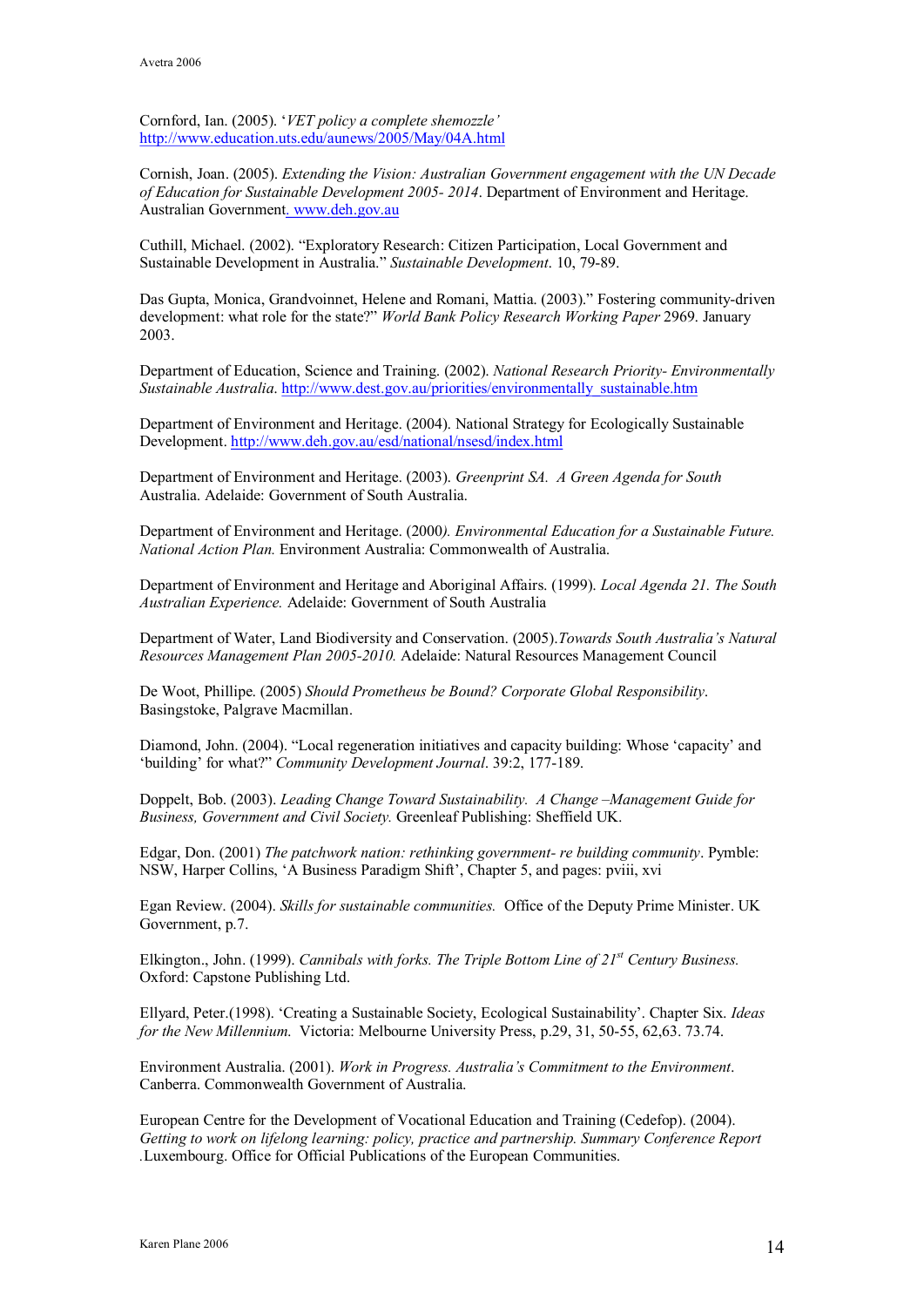Falk Ian and Kilpatrick Sue. (2002). "Lifecycles and leadership: partnerships for VET. *Making a World of Dif erence" 5 th Australian Vocational Education and Training Research Association. National Conference* 20-22 March 2002. [www.avetra.org.au](http://www.avetra.org.au/)

Falk, Ian and Guenther, John. (1999). 'Role of Situated Trust in Rural Sustainability:" Levels of Trust" Community profile'. *Discussion Paper Series* Paper D7/1999. Centre for Research in Learning in Regional Australia. Launceston: University of Tasmania

Fenwick, Tara J. (2000). "Working knowing on the fly: Co-emergent epistemologies in post corporate enterprise cultures". Working Paper 21. *Working Knowledge: Productive learning at work Conference Proceedings*, 10-13 December, 2000.OVAL, UTS, p 8.

Fergus, A.H.T, and Rowney.J.I.A. (2005). "Sustainable development: Lost Meaning and Opportunity?" *Journal of Business Ethics*, 60:17-27.

Goldsmith, Suzy, and Samson, Danny. (2005). "Sustainable Development and Business Success. Reaching Beyond the Rhetoric to Superior Performance". *A Report to the Australian Business Foundation and the Foundation for Sustainable Economic Development*. University of Melbourne, Foundation for Sustainable Economic Development.

Government of South Australia. (2005) *Working Together to Create Learning Cities of the Future. Setting the Agenda for the 2006 International Education Conference on Sustaining Learning Cities*, Government of South Australia and Adelaide City Council, p.3

Guba, Egon and Lincoln, Yvonne. (1999). *Fourth Generation Evaluation*. Newbury Park: Sage Publications.

Herbert-Cheshire, Lynda and Higgins, Vaughn. (2003). 'From risky to responsible: expert knowledge and the governing of community- led rural development' *Journal of Rural Studies*. 20 (2004) 289-302.

Hilton, Mark and Smith, David. (2001). Professional education and training for sustainable development in SME'S. *European Foundation for the Improvement of Living and Working Conditions*. Luxembourg: Office of the Official Publications of the European Union.

House of Representatives Standing Committee on Environment and Heritage. (2005). *Sustainable Cities.* Canberra: Parliament of the Commonwealth of Australia. p.8, 9

International Labour Office. (2002). *Learning and training for work in the knowledge society. 91st Session Report IV*. Geneva: ILO.

Kearns, Peter. (2004). *Towards a Learning Revolution in Australia. A Consultation Paper on Future Directions for Lifelong Learning.* Canberra: Adult Learning Australia. p.3. [www.ala.asn.au](file:///C|/Study/Research/Conference%20papers/Current%20Papers/Publications/www.ala.asn.au)

Kearns, Peter and Papadopoulos, George (2000). *Building a Learning and Training Culture: The Experience of five OECD Countries.* Adelaide: NCVER.

Kell, Peter, Shore, Sue and Singh, Michael. (eds.) (2004). *Adult Education@21 st Century*. New York, Peter Lang.

Kelly, Ruth, Sirr, Lorcan and Ratcliffe, John. (2004). "Futures thinking to achieve sustainable development at local level in Ireland". *foresight*, 6:2, 80-90.

Kenyon Peter and Black, Alan [et al] (2001). *Small Town Renewal Overview and Case Studies. RIRDC Publication No 01/043.* Barton: Rural Industries Research and Development Corporation.

Kretzmann, J.P. and Mc Knight, J. L. (1993). *Building Communities From the Inside Out. A path toward Finding and Mobilizing a Community's Assets*. ACTA Publications: Chicago. USA.

Lawrence, Geoffrey. (2003). 'Sustainable Regional Development: Recovering Lost Ground'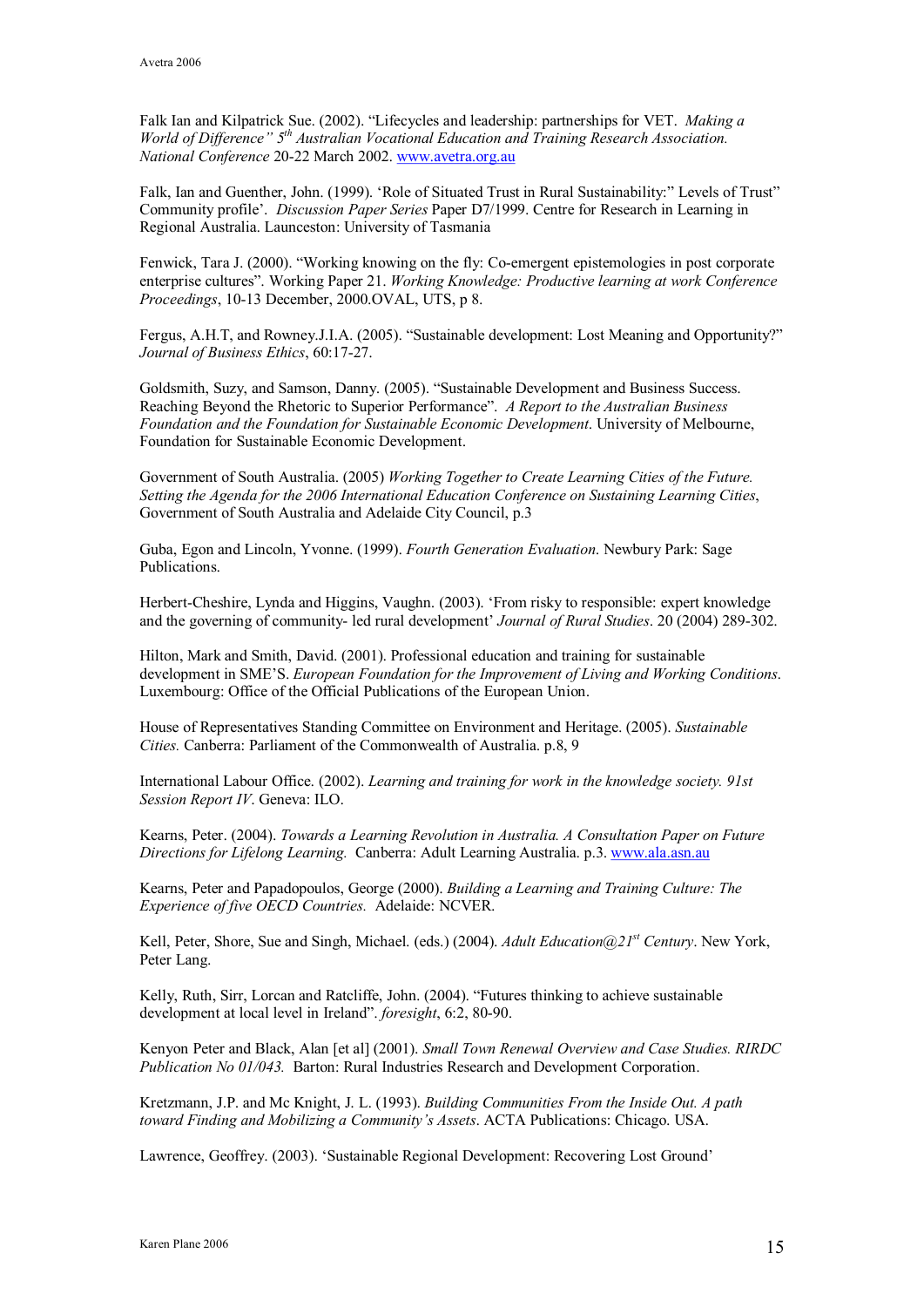in Pritchard, B, Curtis, A, Spriggs, J and Le Heron, R. (eds*). Social Dimensions of the triple bottom line in Australia.* Canberra: Australian Government, Bureau of Regional Sciences, p. 157-169

Lyons Mark (1998). *From Philanthropy to Corporate Citizenship Working Paper Series No 44*. Centre for Australian Community Organisations and Management. Sydney: University of Technology. p.5.

Macdonald, Stuart and Chrisp, Tom. (2005). "Acknowledging the Purpose of Partnership". *Journal of Business Ethics*, 59:307- 317.

Matlay, Harry. (2001). "Entrepreneurial and vocational education in training in central and Eastern Europe. *Education+Training*. 43, No 8/9, p 395-404

Mays, Shaun and BT Financial Group. (2003). *Corporate Sustainability An Investor Perspective. The Mays Report*. Canberra: Department of the Environment and Heritage. Commonwealth of Australia. p.12

McKenzie, Stephen. (2004). "Social Sustainability: Towards Some Definitions." *Hawke Research Institute Working Paper Series No 27*. Magill: Hawke Research Institute for Sustainable Societies,p.2

Miraftab, Faranak. (2004). "Public Private Partnerships. The Trojan Horse of Neoliberal Development?" *Journal of Planning and Educational Research*. 24, 89-101.

Mowbray, Martin. (2005). "Community Capacity Building or state opportunism?" *Community Development Journal.* 40:3, p 255-264

National Centre for Sustainability (2005).*Sustainability Guideline Competency Standards* <http://www.swin.edu.au/ncs/sustainability.htm> Hawthorn: Swinburne University of Technology.

National Centre for Sustainability (2005).*" What is Sustainability?"* National Centre for Sustainability. Hawthorn: Swinburne University of Technology. <http://www.swin.edu.au/ncs/sustainability.htm>

Newman, Peter, Wiseman, Nicole, Pepper, Coral and Kelly, Kate. (2004). *Training for Sustainability. The Vocational Education and Training Sector.* Green Skills Inc, Centre for Learning, Change and Development and Institute for Sustainability and Technology Policy. Murdoch University

Organisation for Economic Cooperation and Development. (2002a). *Beyond Rhetoric Adult Learning Policies and Practices.* OECD: Paris, p. 210.

Organisation for Economic Cooperation and Development. (2002b). *Working Together Towards Sustainable Development.* OECD: Paris.

Organisation for Economic Cooperation and Development. (2001). *Corporate Responsibility Private Initiatives and Public Goals.* Paris: OECD, p 19.

Organisation for Economic Cooperation and Development. (2000). *Human and Social Capital and Sustained Growth and Development. Reconciling New Economies and Societies: The Role of Human and Social Capital*. Paris: OECD, p16, 23, 25.

Parliament of Victoria. (2005). Inquiry into Sustainable Communities. Report of the Environment and Natural Resources Committee on Inquiry into Sustainable Communities. Paper No 140, p.6.

Piantinida, Maria and Garman, Noreen B. (1999). *The Qualitative Dissertation*. Thousand Oaks: Sage Publications.

Plane, Karen (2005b) "Workplace learning in small business and VET: re writing the rule book or rewriting the rules of engagement*? 4 th International Conference for Research in Workplace Learning.* Sydney, Dec  $11^{th}$ -  $14^{th}$  2005, UTS.

Plane, Karen. (2005a). 'Becoming more responsive to VET or becoming over vetted?' Tensions for VET and capacity building with small business/ community partnerships in the Adelaide Hills region.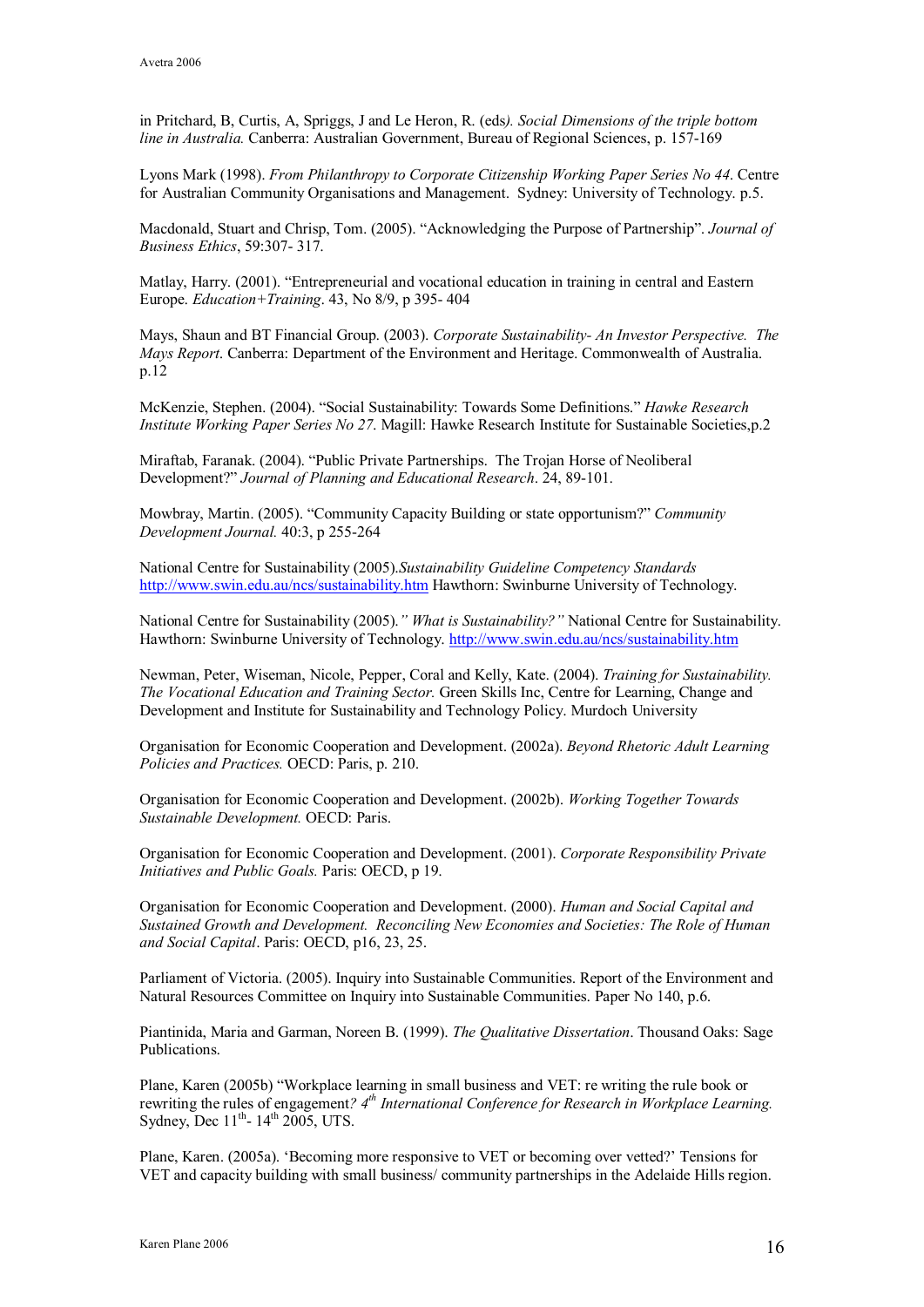In "*Australian Vocational Education and Training Research Association. 8 th National Conference. Recent, Relevant and Responsive Research Brisbane April 13-15<sup>th</sup>, 2005 www.avetra.org.au* 

Plane, Karen. (2004b). 'Horses for Broadband Courses or Horse and Buggy? Understanding the virtual ecology in small workplaces in the Adelaide Hills region. In '*Bridging Cultures' the Adult Learning Australia National Conference 2004*. Glenelg, November 18th – 20th 2004. [www.ala.asn.au](http://www.ala.asn.au/)

Plane, Karen. (2004a). "Wine and cheese or chalk and cheese?" Discovering the 'attitudinal ecology' between VET and small business for capacity building in regional South Australia. In "*Australian Vocational Education and Training Research Association. 7 th National Conference. Learner and Practitioner the Heart of the Matter.* Canberra March 1719th 2004 [www.avetra.org.au](http://www.avetra.org.au/)

Plane, Karen. (2003b). "Lifelong learning in theory: but small business learning in practice?" In *Communities of Learning, Communities of Practice. Adult Learning Australia National Conference.* Sydney: 27th 39th November, 2003. [www.ala.asn.au](http://www.ala.asn.au/)

Plane Karen. (2003a). "Embracing change-- reengineering VET for triple bottom line." In "The *Changing Face of VET*". *Australian Vocational Education and Training Research Association. 6th National Conference.* Sydney: April 911th 2003 [www.avetra.org.au](http://www.avetra.org.au/)

Plane, Karen. (2002a). "New learning ecologies, information literacy and building learning partnerships with small business in the Adelaide Hills region." In "*Making a World of Difference*" *Australian Vocational Education and Training Research Association. 5th National Conference* Melbourne: 20th-22nd March, 2002. [www.avetra.org.au](http://www.avetra.org.au/)

Plane, Karen (2002b). "Third ways, Third Sectors and Small Business?" *Australian Learning Communities Conference. A Lifetime of Discovery.* Ballarat September 27th-29th 2002. [www.lcc.edu.au](http://www.lcc.edu.au/) 

Plane, Karen. (2001). "Community Capacity Building in Regional VET". In "Research to Reality, Putting VET Research To Work. "*Australian Vocational Education and Training Research Association. 4th National Conference* Adelaide: 29th-30th March, 2001 www.avetra.org.au

Pocock, Barbara. (2000). *Having a Life? Work, family, fairness and community in 2000*. Centre for Labour Research. Department of Social Inquiry. Adelaide University.

Pritchard, Bill. (2005). "Unpacking the Neoliberal Approach to Regional Policy: a Close Reading of John Freebairn's 'Economic Policy for Rural and Regional Australia'. *Geographical Research,* 43: 1, 103112.

Pritchard, Bill [et al] (2003).' Introduction' in Pritchard, B, Curtis, A, Spriggs, J and Le Heron, R. (eds*). Social Dimensions of the triple bottom line in Australia.* Canberra: Australian Government, Bureau of Regional Sciences, p9-21

Pritchard, Bill, Curtis, Allan, Spriggs, John and Le Heron, Richard.(eds) (2003). *Social Dimensions of the triple bottom line in Australia*. Canberra: Australian Government, Bureau of Regional Sciences

Quisumbing, Lourdes R and De Leo, Joy. (2005). "'*Learning to Do'. Values for Learning and Working Together in a Globalized World. An Integrated Approach to Incorporating Values Education in Technical and Vocational Education and Training."* Asia Pacific Network for International Education and Values Education. Bonn: UNESCO- APNEIVE, p.29.

Raulston Saul, John. (1997). *The Unconscious Civilization*. London: Penguin Books.

Redclift, Michael. (2005). "Sustainable Development (1987-2005) An Oxymoron Comes of Age." *Sustainable Development* 13:212-227.

Rubin, Herbert J and Rubin, Irene S. (1995). *Qualitative Interviewing. The Art of Hearing Data.* Thousand Oaks: Sage Publications.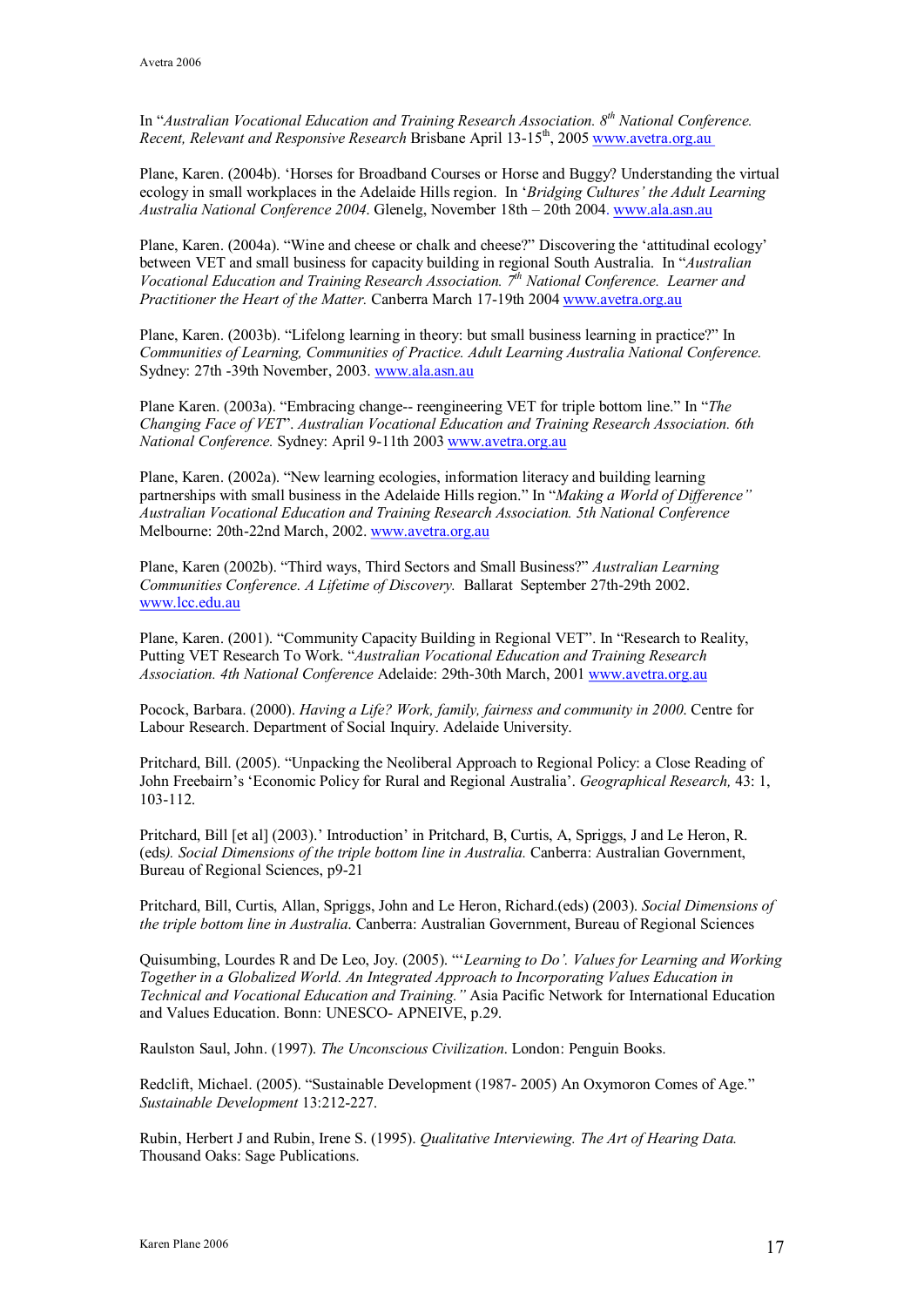Sarre, Rick. (2001) *The Triple Bottom Line: Balancing social, environmental and financial outcomes in small business*. Adelaide: University of South Australia. <http://business.unisa.edu.au/cac.tbl> p, 1,2.

Seddon, Terri, Clemans, Allie and Billett, Stephen (2005). 'Social Partnerships: Practices, Paradoxes and Prospects of Local Learning Networks. The Australian Education Researcher. Vol 32, 1: 2547

Seddon, Terri. (2004) *Beyond States and Markets: Centralised and decentralised networks in education.* Melbourne: Monash University.

Seddon, Terri and Billett, Stephen. (2004). *Social partnerships in vocational education. Building community capacity.* Adelaide: NCVER, p.5.

Senge, Peter, Scharmer, Otto.C, Jaworksi, Joseph and Flowers, Betty Sue. (2005). *Presence. Exploring Profound Change in People, Organizations and Society*. Nicholas Brealey Publishing: London.

Smith, Andy and Billett, Stephen. (2004). *Mechanisms for increasing employer contributions to training. An international comparison.* Adelaide: NCVER.

Smith, Jodi. (2002). "Developing effective government education programs for business sustainability" *Sustaining Our Communities. International Local Agenda 21 Conference* Adelaide: March 36 th 2002. Government of South Australia [http://www.adelaide.sa.gov.au/soc?LA21\\_papers\\_index.html](http://www.adelaide.sa.gov.au/soc?LA21_papers_index.html)

Soderbaum, Peter. (2004). "Democracy, Markets and Sustainable Development: The European Union as an Example" *European Environment* 14, 342-355.

Spoehr, John. [et al] (2002). *Partnerships, privatisation and the public interest: Public private partnerships and the financing of infrastructure development in South Australia*. Centre for Labour Research, University of Adelaide for the Public Service Association of South Australia.

Sumner, Jennifer. (2003). "Environmental Adult Education and Community Sustainability" *New Directions for Adult and Continuing Education,* 99, Fall, 2003:p3945

Sumner Jennifer. (2000). "Community sustainability and adult education: learning to build civil capital and resist corporate globalization. *Australian Journal of Adult Learning,* 40, 2:5365.

Tilbury, Daniella. (2004). "Rising to the Challenge of Education for Sustainability in Australia" *Australian Journal of Environmental Education*, 20:2:103114.

UNESCO and UNEP. (2005). *Workshop on the Draft Strategy for the Decade of Education for Sustainable Development in Asia Pacific*. 13 February 2005. Bangkok, Thailand. [www.unescobkk.org/education/esd](http://www.unescobkk.org/education/esd) 

UNESCO. (2005a) *Report by the Director General of the United Nations Decade of Education for Sustainable Development: International Implementation Scheme and UNESCO's Contribution to the Implementation of the Decade*. Paris: UNESCO. Annex II p 1.

UNESCO. (2005b) *Education for All. The Quality Imperative*. Paris: UNESCO

UNESCO. (2005c). *Education for Sustainable Development Information Brief.* p,1.Paris: UNESCO

UNESCO (2005d). *Report of the Sixth Meeting of the Working Group on Education for All.* Paris:UNESCO

UNESCO (2004a). 'International Experts Meeting. Bonn October 25-28the 2004. Reports of the Working Groups prepared by David Wilson. October 25-28<sup>th</sup> 2004 '*Learning for Work, Citizenship and Sustainability.* Bonn: UNESCO.

UNESCO (2004b). "United Nations Decade of Education for Sustainable Development. Suggestions to UNESCO for Action Planning in TVET for Sustainable Development". *Learning for Work,*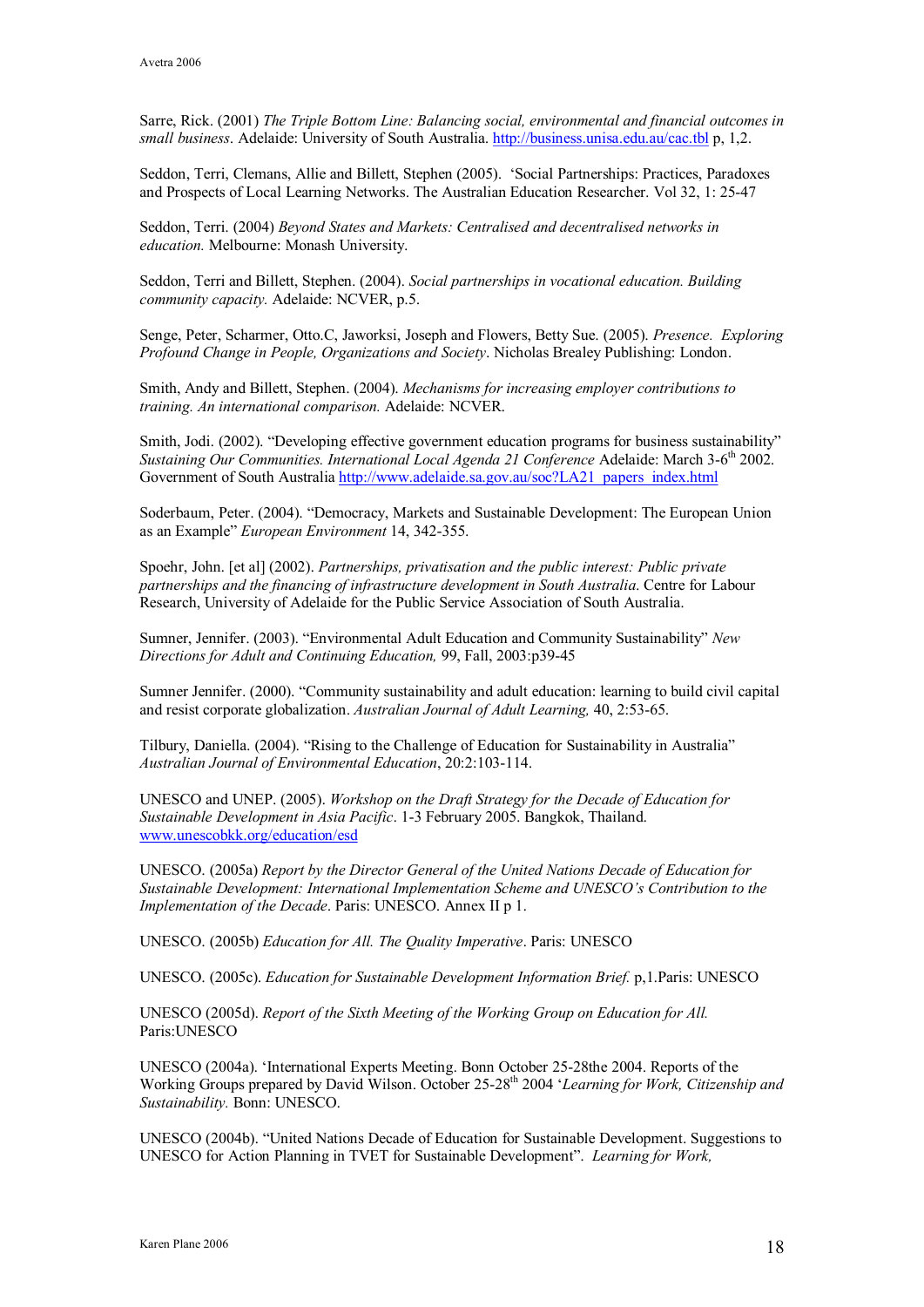Citizenship and Sustainability. International Experts Meeting. October 25-28<sup>th</sup>, 2004. Bonn: UNESCO, p.2.

UNESCO. (2003). *United Nations Decade of Education for Sustainable Development (20052014) Framework for the International Implementation Scheme*. Paris: UNESCO

UNESCO. (2002). *Education for Sustainability. From Rio to Johannesburg. Lessons Learnt from a decade of commitment. Bonn, UNESCO.*

UNESCO and ILO. (2002). *Technical and Vocational Education for the 21st Century.* UNESCO and ILO Recommendations. Paris: UNESCO and ILO, p 7,13.

UNESCO. (1997) *Educating for a Sustainable Future. A Transdisciplinary Vision for Concerted Action.*

United Nations (2005a). *UN Decade of Education for Sustainable Development 2005 2014. International Implementation Scheme*. Draft Document. p.5,28.

United Nations (2005b). *UN Decade of Education for Sustainable Development 2005 2014. Framework for the International Implementation Scheme.* Bonn UNESCO, p.1, 5.

United Nations (2005c). *Resolution Adopted by the General Assembly 60/1. 2005 World Summit Outcome.* Sixtieth Session. United Nations, p.10-11.

United Nations. (2002). *Report of the World Summit on Sustainable Development*. Johannesburg, South Africa, 25 August- 4th September 2002. New York, United Nations, p 1,4.

United Nations Environment Programme. (2002). *Industry as partner for sustainable development. 10 years after Rio: The UNEP assessment.* Beacon Press UK, UNEP

Vanclay, Frank. (2003). "Experiences from the Field of Social Impact Assessment: Where do TBL, EIA and SIA Fitin Relation to one another? In Pritchard, B, Curtis, A, Spriggs, J and Le Heron, R. (eds*). Social Dimensions of the triple bottom line in Australia.* Canberra: Australian Government, Bureau of Regional Sciences, p61-76, 62, 65

Vandenberg, Monica. (2002) *How Victorian Businesses, governments and nongovernment organisations are taking the journey towards the triple bottom line. TBL Victoria Scoping Study.* Victorian Department of Premier and Cabinet.

Wackernagel, Mathis and Rees, William. (1996). *Our Ecological Footprint. Reducing Human Impact on the Earth*. Gabriola Island BC. New Society Publishers.

Warburton, Jeni [et al]. (2004). "A nice thing to do but is it critical for business? Corporate responsibility and Australian business." *The Australian Journal of Social Issues*. 39/2: 117127.

Watkins, Michael D and Bazerman, Max H. (2003). "Predictable Surprises: The Disasters You Should Have Seen Coming". *Harvard Business Review*. March 2003, 72-80, 74.

World Commission on Environment and Development (WCED, 1987). *Our common Future, The Brundtland Report,* New York, Oxford University Press, Oxford.

Yarnit, Martin. (2004). *Regeneration and all that: learning and skills and sustainability*. London: Learning and Skills Development Agency. [www.LSDA.org.uk](file:///C|/Study/Research/Conference%20papers/Current%20Papers/Publications/www.LSDA.org.uk) p.4

This paper is work in progress' from a PhD study undertaken with VET providers, and support services to small business and the community and small businesses in regional South Australia. The input, time and participation from these groups of people are acknowledged in this paper. Thanks to supervisor Professor Roger Harris CREEW, University of South Australia, Professor Chris Chinien, Center for Workforce Development University of Manitoba Canada and to the Office of Regional Affairs South Australia for the opportunity to participate in regional study tours.